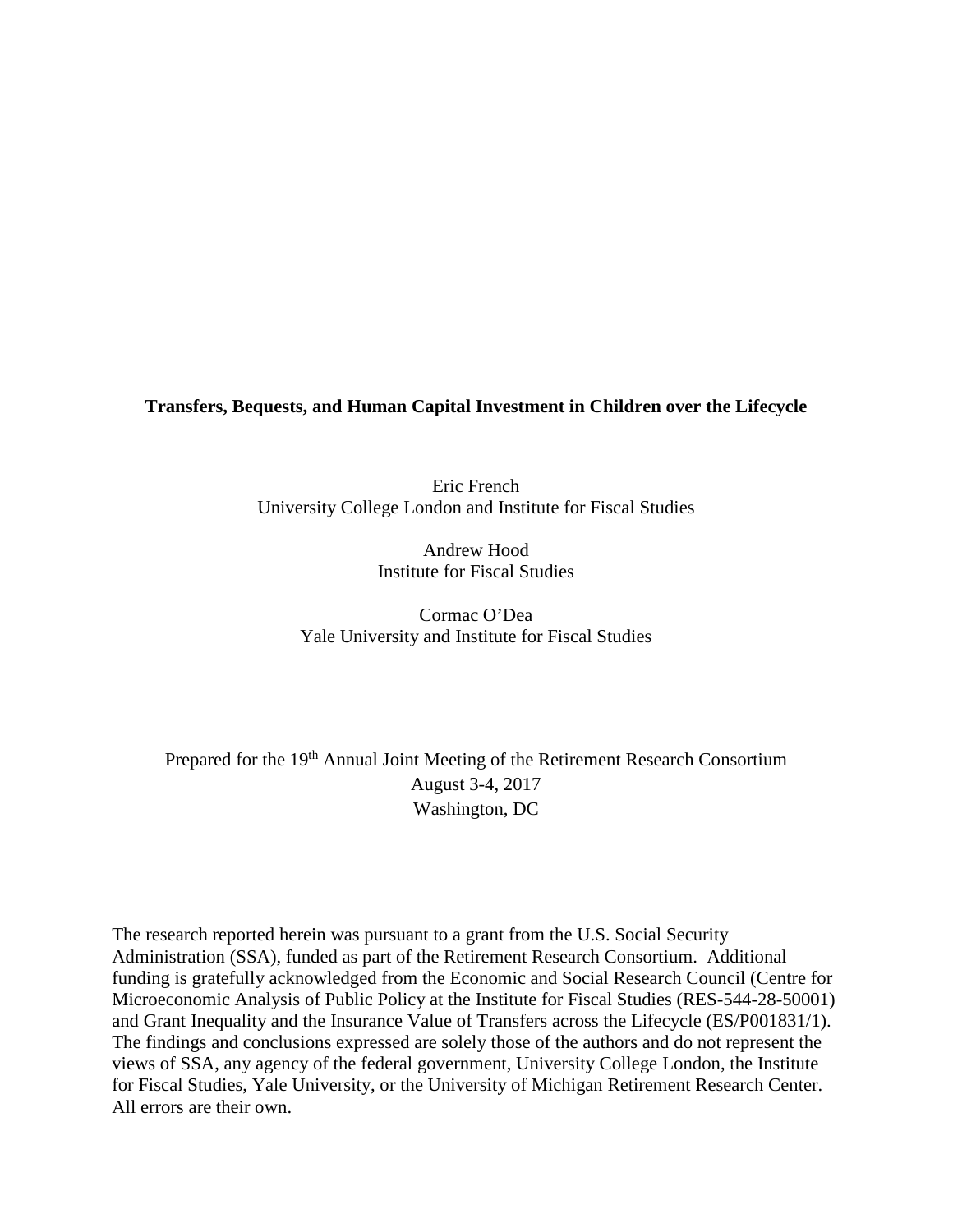# **Abstract**

Parental investments in children can take one of three broad forms: (1) time investments during childhood and adolescence that aid child development, and in particular cognitive ability; (2) educational investments that improve school quality and hence educational outcomes; and (3) cash investments in the form of inter-vivos transfers and bequests. This paper investigates the quantitative significance of these types of investments in driving inequalities over the lifecycle. Using data that follows individuals from birth to retirement, we find that around 40 percent of differences in average lifetime income by paternal education are explained by ability at age 7, around 45 percent by subsequent divergence in ability and different educational outcomes, and around 15 percent by inter-vivos transfers and bequests received so far. We then provide some reduced-form evidence on the relationship between parental investments and these outcomes, before laying out a two-generation model of household decision making that incorporates all three types of investments.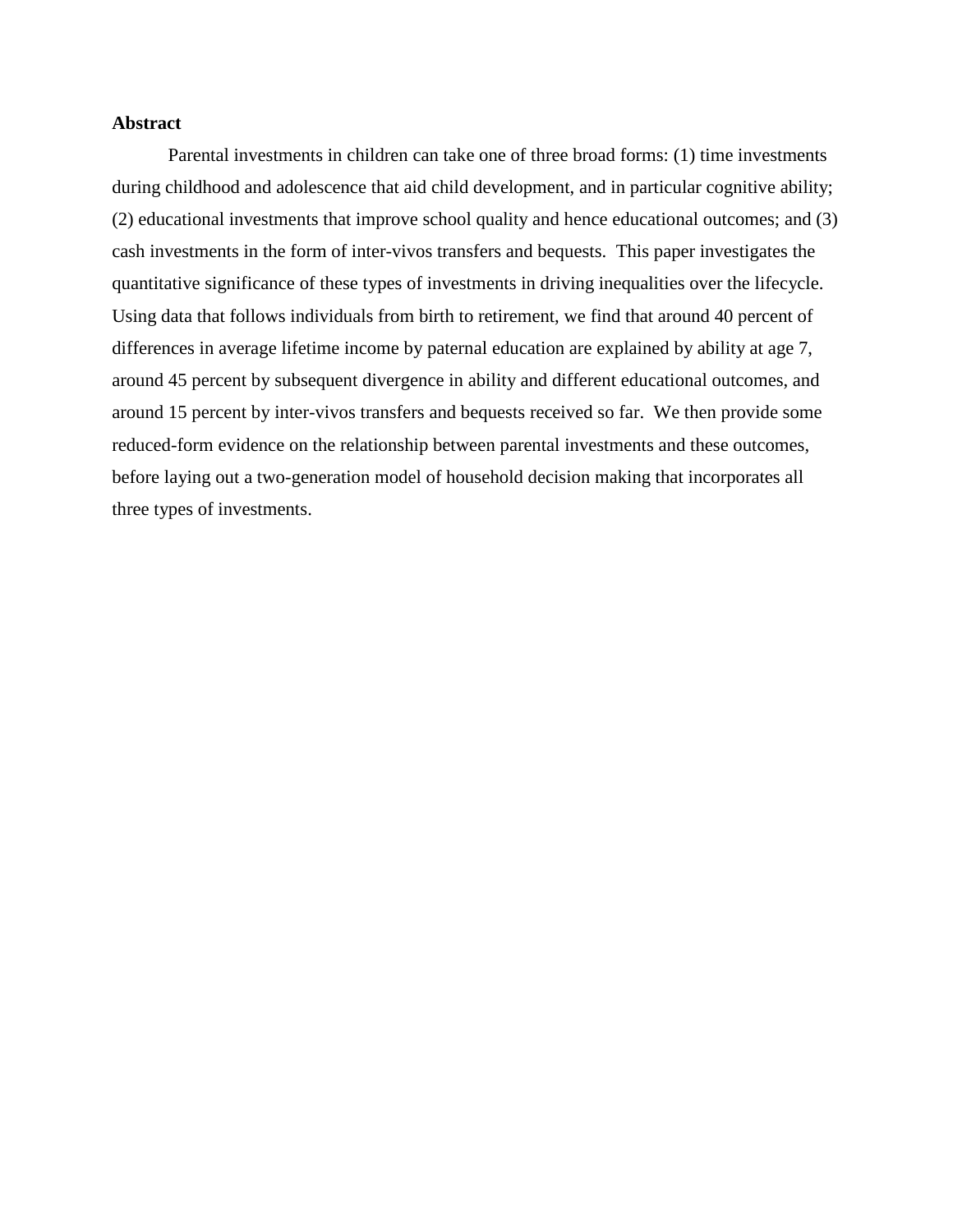# 1 Introduction

Intergenerational links are a key determinant of levels of inequality and social mobility, with previous work looking at a range of developed economies finding very significant intergenerational correlations in education, incomes and wealth (e.g. Charles and Hurst (2003), Chetty et al. (2014)). Understanding the drivers of this persistence of economic outcomes across generations is crucial for the design of redistributive tax and transfer policies. Insofar as the empirically observed correlations simply reflects the transfer of innate ability from parents to children (genetics), the findings serve as a reminder that, from the child's perspective, the attributes of their parents are a risk that policy makers might want to provide insurance against. Insofar as the correlations reflect differential parental investments in children (both of time and money) they also represent an important reason the design of public policy should not treat the observed distributions of ability, education, earnings and wealth as fixed. Policies designed to mitigate the intergenerational transmission of inequality through one channel (e.g. estate taxes) could, by affecting parental investments, increase transmission through another channel (e.g. spending on children's education).

In this paper, we focus on the quantitative effects on inequality over the lifecycle of three different types of parental investment in children: i) time investments during childhood and adolescence that aid child development, and in particular cognitive ability, ii) educational investments that improve school quality and hence educational outcomes and iii) cash investments in the form of inter-vivos transfers and bequests. The paper currently makes three main contributions.

First, we use unique UK data that has followed a particular cohort of individuals from birth to retirement to document the evolution of inequality over the lifecycle. A 'back-of-the-envelope' calculation focusing on men in this cohort suggests that around 40% of differences in average lifetime income by paternal education are explained by ability at age 7, around 45% by subsequent divergence in ability and different educational outcomes, and around 15% by inter-vivos transfers and bequests received so far.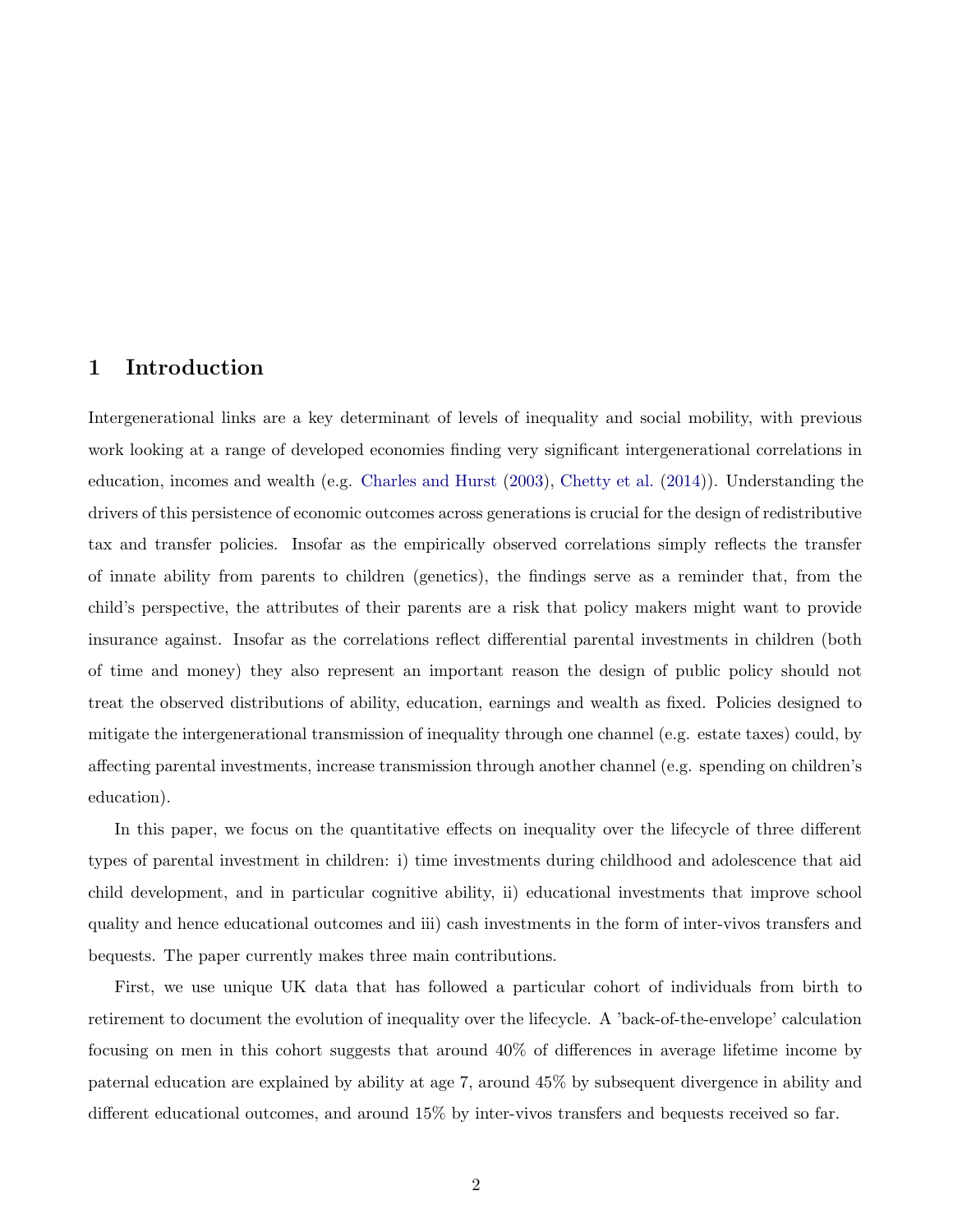Second, we provide evidence on some of the potential mechanisms that drive the continuing divergence between individuals with different levels of parental education. We find that a one standard deviation increase in our measure of parental time investments increases ability at 11 by 0.14 standard deviations, conditional on ability at 7. We also find evidence of significant differences in school quality that compound differences in ability in driving inequality in educational outcomes: over half of those whose father has some college education went to the top 20% of schools, compared to only 15% of those whose father had high-school education or less.

Third, we lay out a two-generation model of parents' and children's decisions that captures all three types of parental investments in children. In future versions of this paper, we will estimate this model using our lifetime longitudinal data and perform policy counterfactuals, with a focus on how redistributive tax and transfer policies incentivise parents to allocate resources across different investments in children.

This paper relates to a number of different strands of the existing literature, including work measuring inequality and intergenerational correlations in economic outcomes, the large literature seeking to understand child production functions and work on parental altruism and bequest motives. The most closely related papers, however, are those focused on the costs of and returns to parental investments in children. Del Boca et al. (2014) and Gayle et al. (2015) both develop models in which parents choose how much time to allocate to the labour market, leisure and investment in children. Neither paper, however, incorporates household savings decisions, and hence the tradeoff between time investments in children now and cash investments later in life. Abbott et al. (2016) focuses on the interaction between parental investments, state subsidies and education decisions, but abstract away from bequests and the role of parents in influencing ability at the age of 16. De Nardi (2004) builds an overlapping-generations model of wealth inequality that includes both intergenerational correlation in human capital and bequests, but does not attempt to model the processes underpinning the correlation in earnings across generations.

In the rest of this paper, we build on this existing literature by documenting and modelling the quantitative importance all three forms of parental investments in children (time investments, educational investments, cash transfers) over the course of their lives. Section 2 describes the data, and documents descriptive statistics on ability, education and parental investments, before providing a 'back of the envelope' decomposition of differences in lifetime income by parental education. Section 3 then provides some reduced-form evidence on the impact of parental investments, before Section 4 outlines a model that captures all of these intergenerational links. Section 5 concludes, and draws out some implications for policy.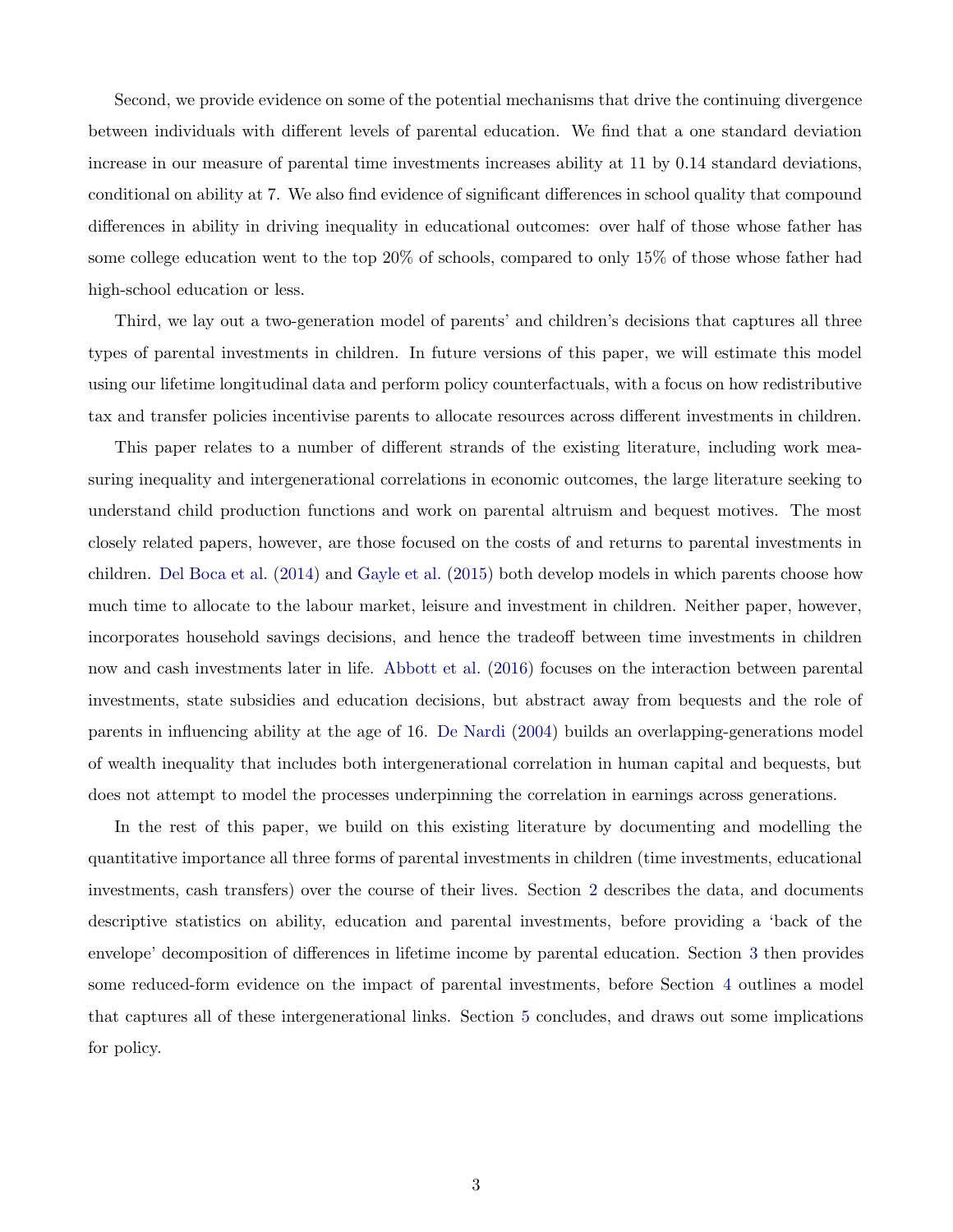# 2 Data and descriptive statistics

The key data source for this paper is the National Child Development Study (NCDS). The NCDS follows the lives of all people born in England, Scotland and Wales in one particular week of March 1958. The initial survey at birth has been followed by subsequent follow-up surveys at the ages of 7, 11, 16, 23, 33, 42, 46, 50 and  $55<sup>1</sup>$  During childhood, the data includes information on a number of ability measures, measures of parental time investments (discussed in more detail below) and parental income. Later waves of the study record educational outcomes, receipt of inter-vivos transfers, demographic characteristics, earnings and hours of work. For the descriptive analysis in this section, we focus on those individuals for whom we observe both their father's educational attainment (age left school) and their own educational qualifications by the age of 33. This leaves us with a sample of 9,436 individuals.

The main limitation of the NCDS data currently available for our purposes is that we do not have data on the inheritances received or expected by members of the cohort of interest. We therefore supplement the NCDS data using the English Longitudinal Study of Ageing (ELSA). This is a biennial survey of a representative sample of the 50-plus population in England, similar in form and purpose to the Health and Retirement Study (HRS) in the US. The 2012-13 wave of ELSA recorded lifetime histories of inheritance receipt, and since we also observe father's education in those data, we can use those recorded receipts to augment our description of the divergence in lifetime economic outcomes by parental background. We focus on individuals in ELSA born in the 1950s, leaving us with a sample of  $3,001$ .<sup>2</sup>

In the rest of this section, we document the evolution of inequalities over the lifecycle, alongside information on parental investments, before conducting a 'back of the envelope' exercise to roughly quantify the importance of different components.

# 2.1 Ability and time investments

We have reading and math test scores for our cohort of interest at the ages of 7, 11 and 16. At each age we create our preferred measure of individual ability by taking the average of the percentage score on each test, and then normalise to ease interpretation.

Figure 1 shows the cumulative distribution of normalised ability at each age, splitting the sample according to father's education (compulsory only, some post-compulsory, some college). It shows that, as one might expect, children whose father has a higher level of education have higher ability; at the age of 7, 23% of the children of low-education fathers had ability around one standard deviation or more below

<sup>&</sup>lt;sup>1</sup>The age-46 survey is not used in any of the subsequent analysis as it was a telephone interview only, and the data are known to be of lower quality

 $2$ The next wave of the NCDS, which will be in the field next year, is currently planned to collect information on lifetime inheritance receipt. We hope to use these new data in later versions of this work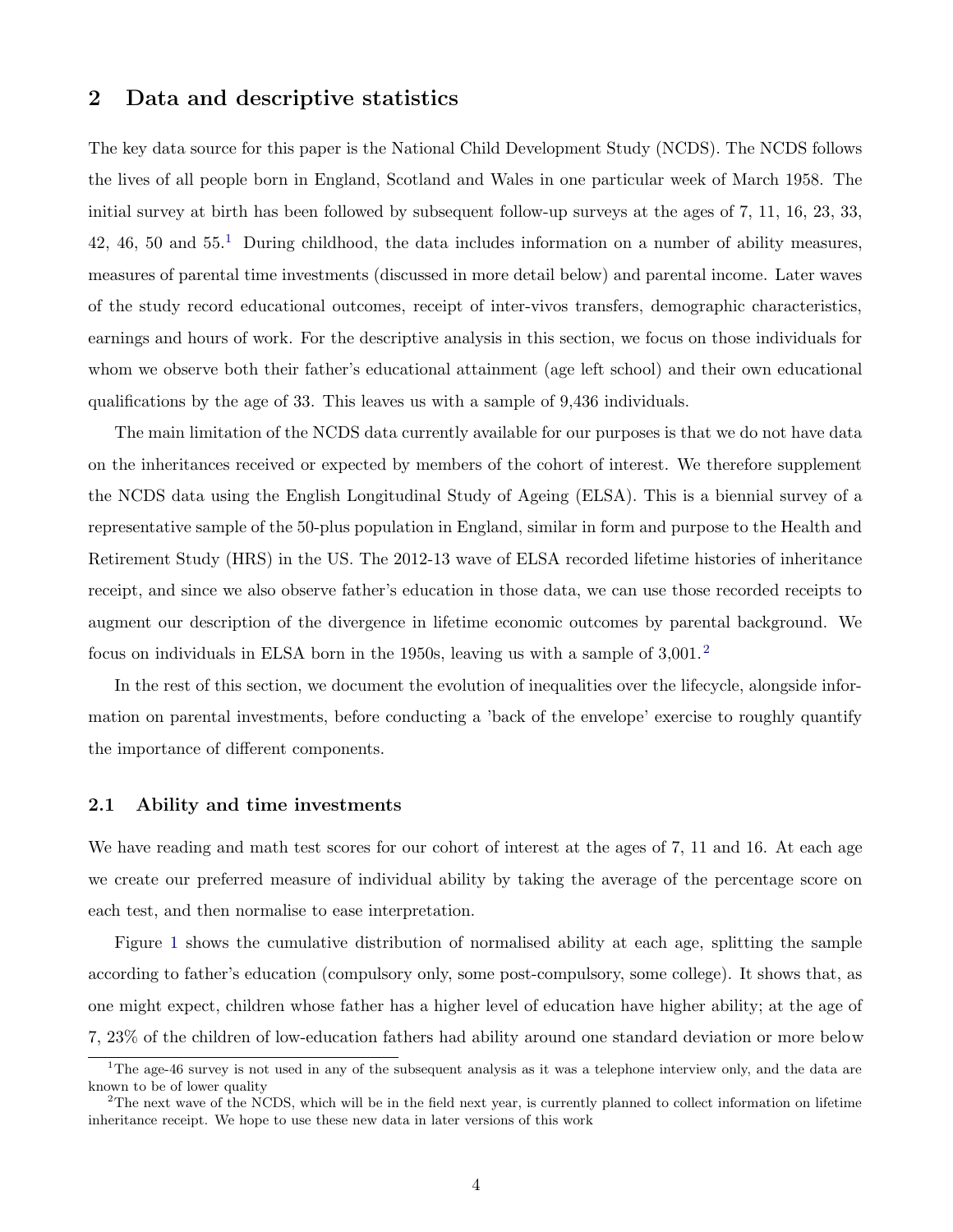the mean, compared to just 2% of the children of high-education fathers. Similarly, 22% of the children of high-education fathers had ability around one standard deviation or more above the mean, compared to 7% of the children of low-education fathers.

The second key thing to note from Figure 1 is that ability gaps by father's education widen through childhood. At the age of 7, 44% of the children of low-education fathers have above-average ability<sup>3</sup> compared to 76% of the children of high-education parents - a gap of 32 percentage points. By age 11, that gap has widened to 42 percentage points, and by age 16 it stands at 46 percentage points.

 $3$ That, is their normalised ability is greater than 0.25.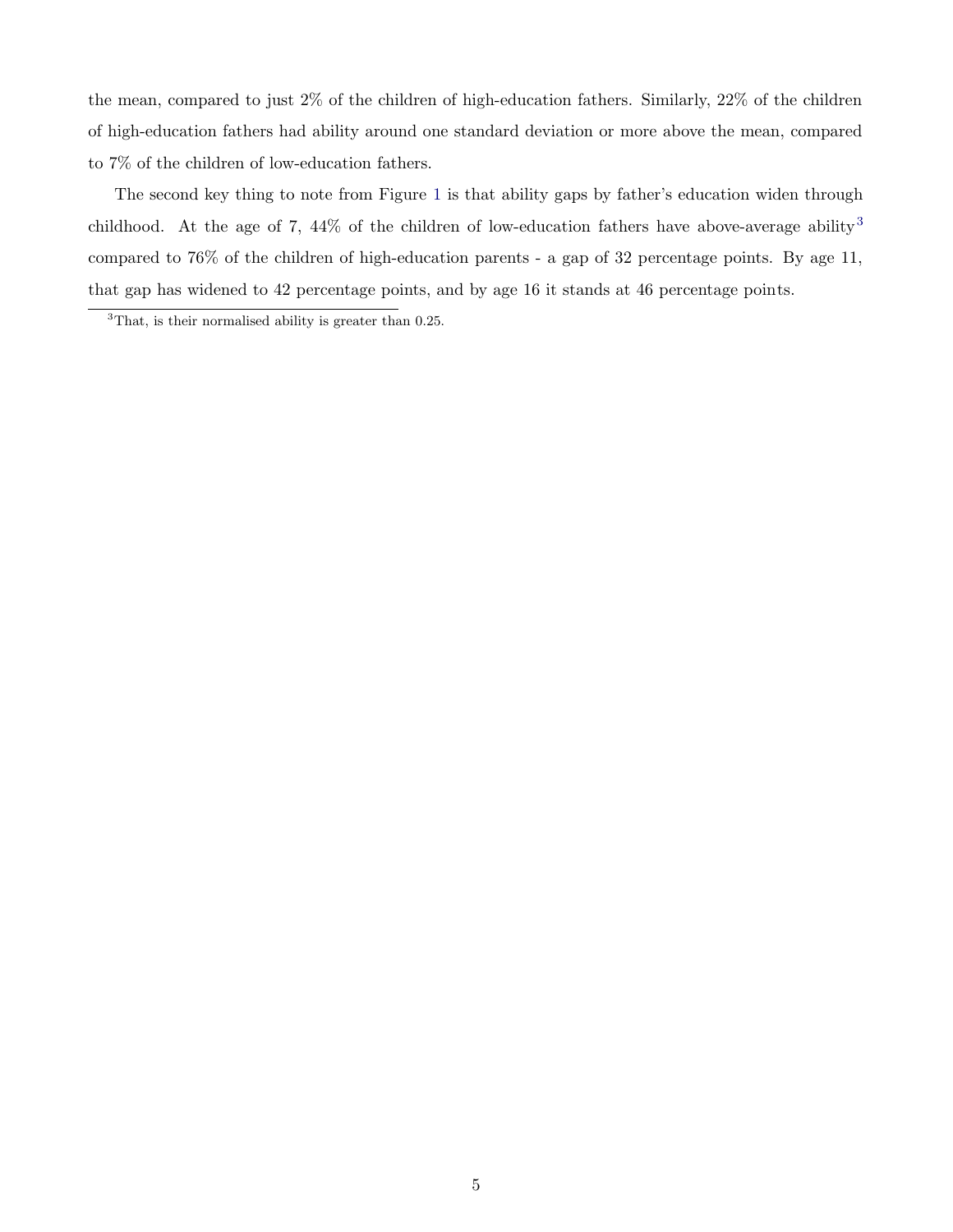

Figure 1: Normalised ability at age 7, by parental education

(a) Age 7





(c) Age 16

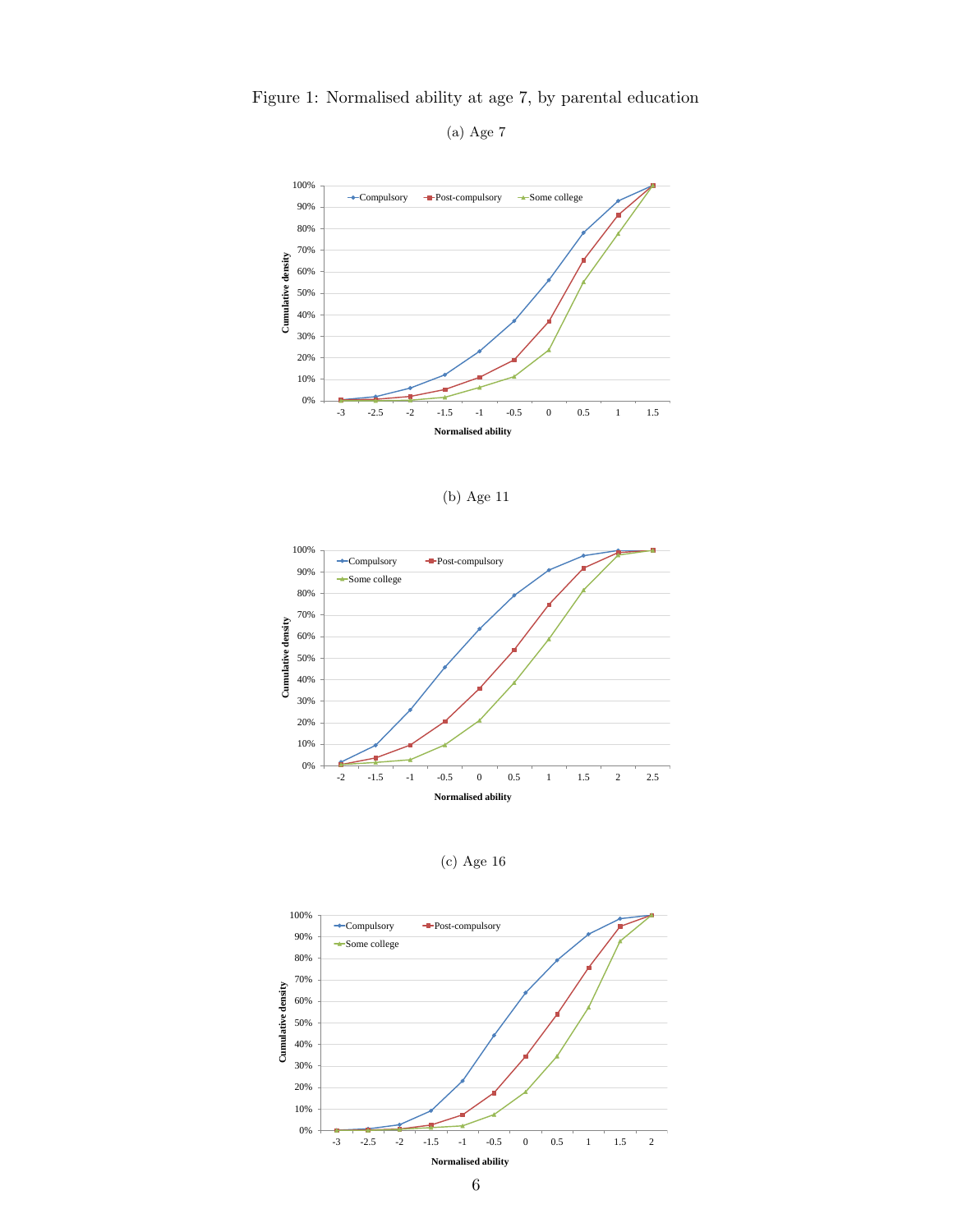Tables 1, 2 and 3 provide some descriptive evidence that at least some of the widening in ability gaps by parental characteristics as children age can be explained by differential parental investments (we investigate this hypothesis more formally in Section 3). Table 1 documents parental responses to a question about reading with their child, asked when the child is 7. It shows relatively small but potentially important differences in the frequency with which both mothers and fathers read to their children, splitting families according to the education of the father. For example, 34% of fathers with only compulsory education read to their 7-year-old children each week, compared to 53% of fathers with some college education.

Tables 2 and 3 look at the child's teachers assessment of parental interest in the child's education, at the ages of 7 and 11 respectively. The differences by father's educational attainment are perhaps even more striking than those in reading patterns. When the child is 7, fathers with some college education are three times more likely to be judged by the teacher to be 'very interested' in their child's education as fathers with just compulsory education (62% compared to 21%). At the age of 11, the gap in paternal interest is very similar, with 67% of college-educated fathers judged to be 'very interested' in their child's education, compared to 23% of fathers with just compulsory education. The Tables also show that having a higher-educated father dramatically reduces the risk of a child having parents with little interest in their education. Among those with a college-educated father, only 2-3% have a mother or father who is judged to show 'little interest' in their education (at both ages). On the other hand, among those whose father has only compulsory education that figure rises to 14-19%. It is an interesting empirical questions whether parental characteristics matter more for the left or the right tail of the distribution of future outcomes - do parents mainly insure children with low natural ability against bad outcomes, or are they most important in ensuring children with high natural ability rise to the top?

|                    |                 | Father reads |           |            |
|--------------------|-----------------|--------------|-----------|------------|
|                    |                 | Never        | Sometimes | Every week |
|                    | Compulsory      | 30\%         | $36\%$    | 34\%       |
| Father's education | Post-compulsory | 20\%         | $35\%$    | 45\%       |
|                    | Some college    | 18%          | 29%       | 53%        |
|                    |                 | Mother reads |           |            |
|                    |                 | Never        | Sometimes | Every week |
|                    | Compulsory      | 16%          | 37\%      | 47\%       |
| Father's education | Post-compulsory | 12%          | 31\%      | 57%        |
|                    | Some college    | $10\%$       | 23\%      | 67%        |

Table 1: Frequency with which parents read to age-7 children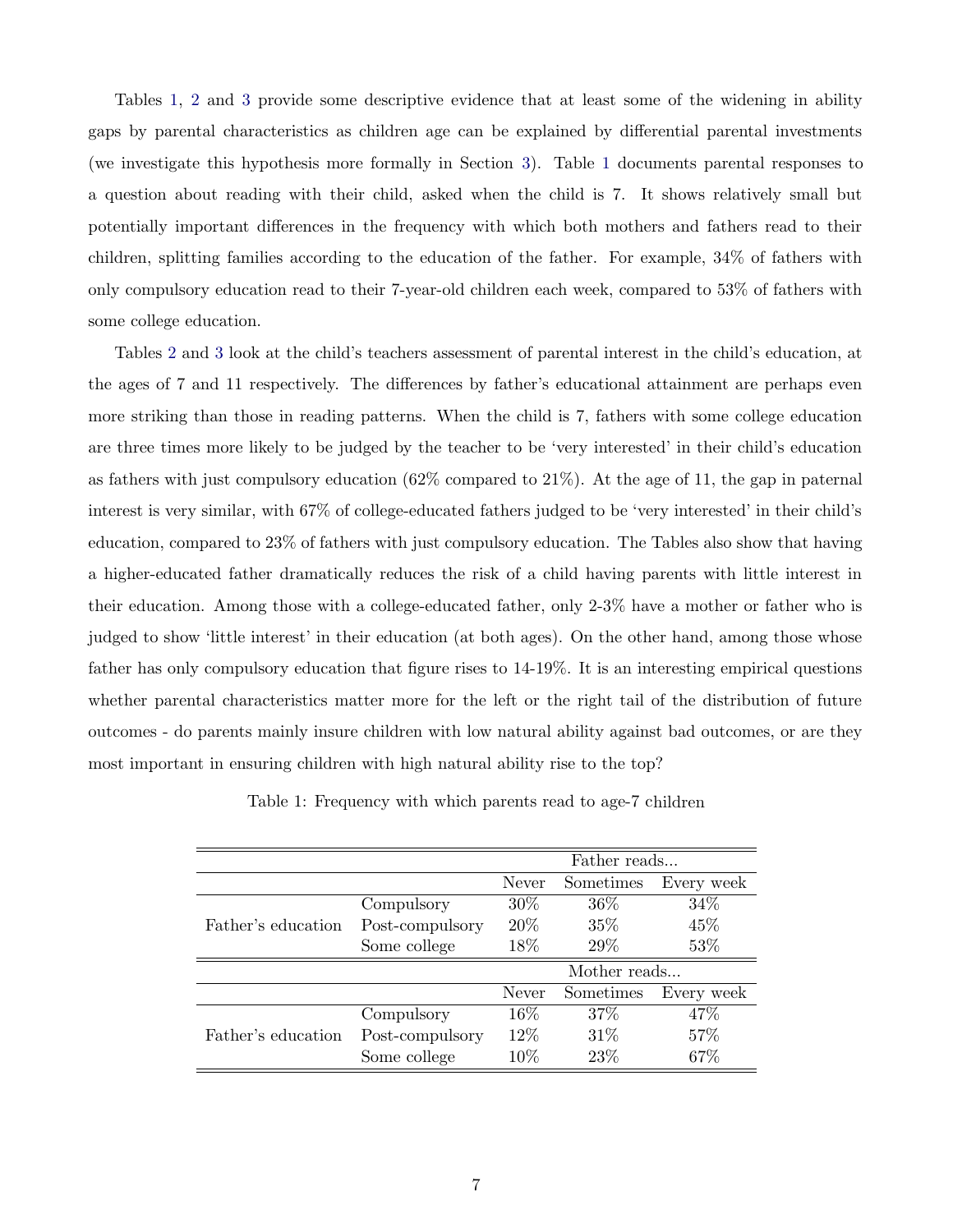|                    |                 | Father          |               |                 |          |
|--------------------|-----------------|-----------------|---------------|-----------------|----------|
|                    |                 | Very interested | Some interest | Little interest | Other/DK |
|                    | Compulsory      | 21\%            | 24\%          | 17\%            | 39%      |
| Father's education | Post-compulsory | 42\%            | 22\%          | $6\%$           | 31\%     |
|                    | Some college    | 62%             | 15%           | $2\%$           | 20%      |
|                    |                 | Mother          |               |                 |          |
|                    |                 | Very interested | Some interest | Little interest | Other/DK |
|                    | Compulsory      | 32%             | 43\%          | 15\%            | $9\%$    |
| Father's education | Post-compulsory | 56%             | 30%           | $5\%$           | $9\%$    |
|                    | Some college    | 68%             | 18%           | $2\%$           | 12%      |

Table 2: Teacher assessment of parental interest in education of age-7 child

Table 3: Teacher assessment of parental interest in education of age-11 child

|                    |                 | Father          |               |                 |          |
|--------------------|-----------------|-----------------|---------------|-----------------|----------|
|                    |                 | Very interested | Some interest | Little interest | Other/DK |
|                    | Compulsory      | 23\%            | 29%           | 19%             | 30%      |
| Father's education | Post-compulsory | 50%             | 25%           | $6\%$           | 19%      |
|                    | Some college    | 67%             | 16\%          | $2\%$           | 15%      |
|                    |                 | Mother          |               |                 |          |
|                    |                 | Very interested | Some interest | Little interest | Other/DK |
|                    | Compulsory      | 32\%            | 38%           | 14\%            | 15%      |
| Father's education | Post-compulsory | 55%             | 27\%          | $5\%$           | 13%      |
|                    | Some college    | 69%             | $16\%$        | $3\%$           | 12%      |

# 2.2 Educational attainment and school quality

Table 4 shows the correlation in educational attainment between fathers and their children. It shows two dramatic impacts of paternal education on educational outcomes. First, having a high-educated father makes it much less likely that a child will end up dropping out of high school.<sup>4</sup> 30% of the children of fathers with just compulsory education end up as high-school dropouts, compared to only 10% of those whose fathers have some post-compulsory education, and just 2% of those whose father have some college education. Second, having a high-educated father makes it much more likely that a child will end up with some college education. Fully 66% of the children of college-educated fathers also end up with some college education, compared to only 20% of those whose fathers only have compulsory education.

<sup>&</sup>lt;sup>4</sup>In the UK context, we define 'high school dropout' as not having any of the academic qualifications obtained at age 16 (formerly O-Levels, now GCSEs)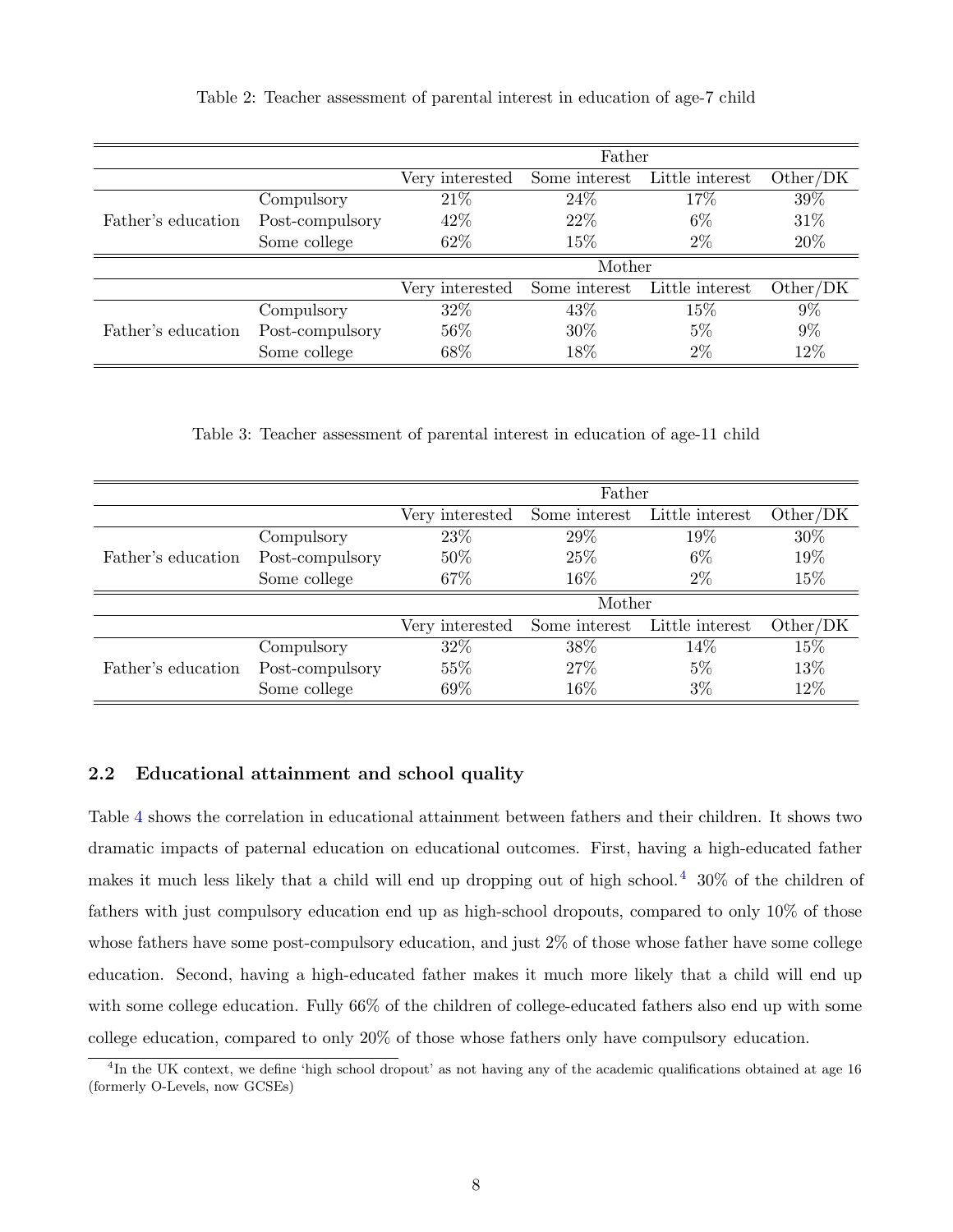|                    |                 | Child's education                                           |      |     |  |
|--------------------|-----------------|-------------------------------------------------------------|------|-----|--|
|                    |                 | High-school graduate<br>High-school dropout<br>Some college |      |     |  |
|                    | Compulsory      | 30%                                                         | 50\% | 20% |  |
| Father's education | Post-compulsory | 10%                                                         | 47%  | 43% |  |
|                    | Some college    | $2\%$                                                       | 32%  | 66% |  |

Table 4: Intergenerational correlation in education

Of course, it is in theory possible that all of the intergenerational correlation in education is explained by the relationship between parental education and ability documented in the previous sub-section. However, one might also think that differences in the quality of the schools attended by children from different backgrounds also plays a role. For each child in the data, we measure the quality of the school they were attending at the age of 16 by the proportion of individuals of their sex who did not leave the school at the compulsory leaving age (the gender-specific retention rate). Figure 2 plots the distribution of children across quintiles of school quality measured in this way separately by the education of their father. It shows that fully half of those children whose fathers have some college education were in the top 20% of schools at the age of 16 - compared to less than 15% of those whose fathers have only compulsory education. In Section 3, we look formally at the extent to which these differences in school quality play a role in explaining the differences in educational attainment by father's education.

These dramatic differences in school quality between children whose fathers have different education levels are highly likely to reflect differential financial investments in children's education. These financial investments differ from inter-vivos transfers and bequests in terms of timing, but also more importantly in that they directly impact on children's earnings, through the returns to education. The most obvious form of educational investment is paying for private education, which is much higher quality on average than public education. However, educational investments could also take less direct forms, such as paying the house price premium associated with living in the neighborhood of a good public school. We are currently investigating the quantification of these kinds of financial investments in education, and Section 4 outlines how such investments will be incorporated into our analysis.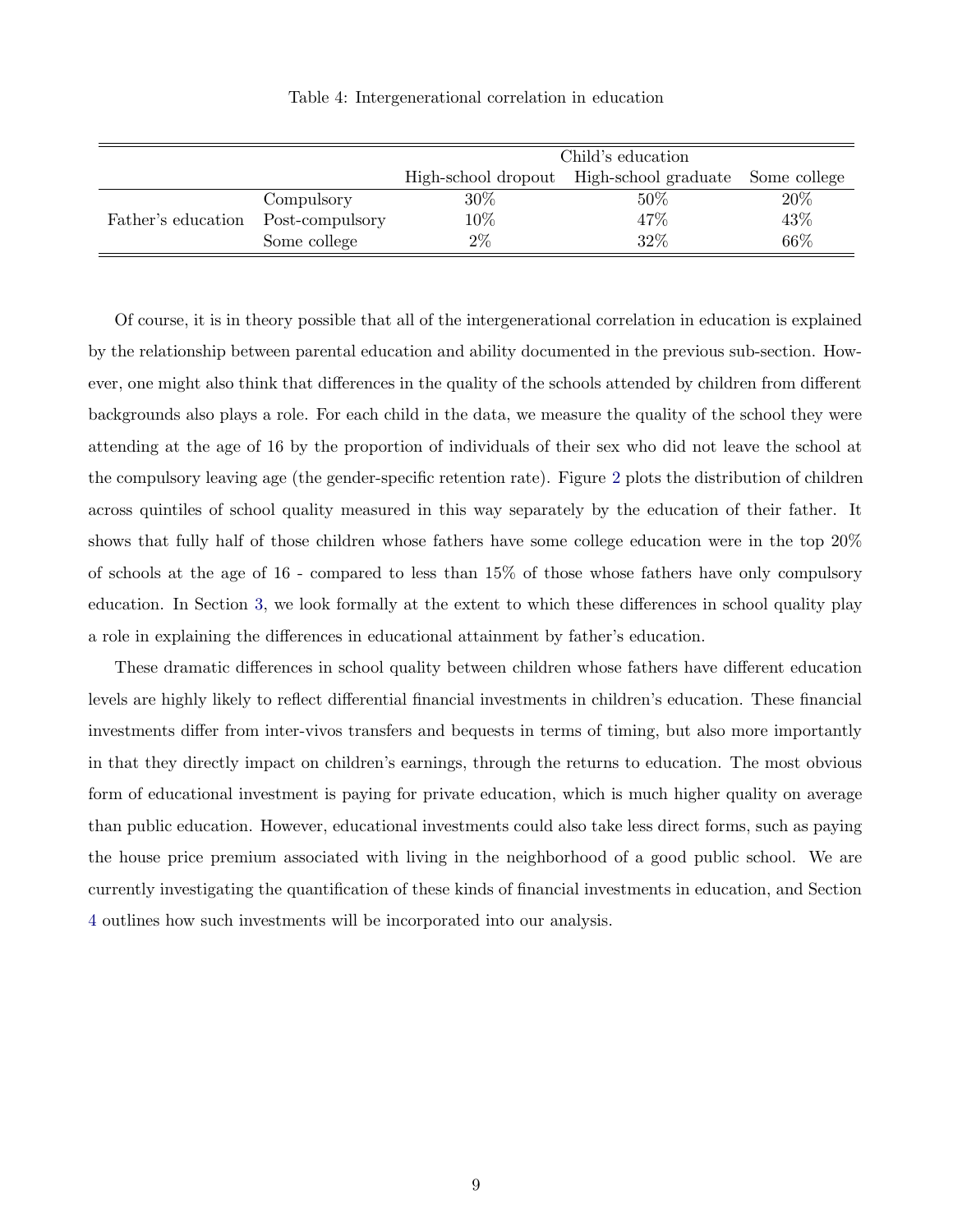#### Figure 2: School quality at age 16, by parental education



#### 2.3 Inter-vivos transfers and bequests

Table 5 documents the receipt of inter-vivos transfers and bequests of the NCDS cohort so far, again splitting by father's education. As explained at the start of this section, the top panel draws on the NCDS data itself, while the bottom panel uses ELSA data instead, as information on inheritance receipt is not yet available in the NCDS.

The table shows that inter-vivos transfers (at least as recorded by the NCDS) are relatively small in magnitude, both because only a small fraction of individuals receive them, and because those who do receive them receive only around  $£10,000$  on average - a significant but not lifechanging sum in the context of lifetime labor earnings. Hence, despite the fact that the children of college-educated fathers are three times more likely to receive a cash transfer by the age of 23, the difference in the mean amount received between that group at the children of low-educated fathers is just £2,442.

On the other hand, evidence from ELSA data suggests that differences in inheritance receipt are significant. 46% of those with college-educated fathers have received an inheritance, compared to 26% of those with low-educated fathers, and among those who have received an inheritance, those with collegeeducated fathers have received around twice as much on average  $(£120,843$  compared to  $£66,545)$ . The net result is that those with college-educated fathers have inherited around  $\pounds 40,000$  more than those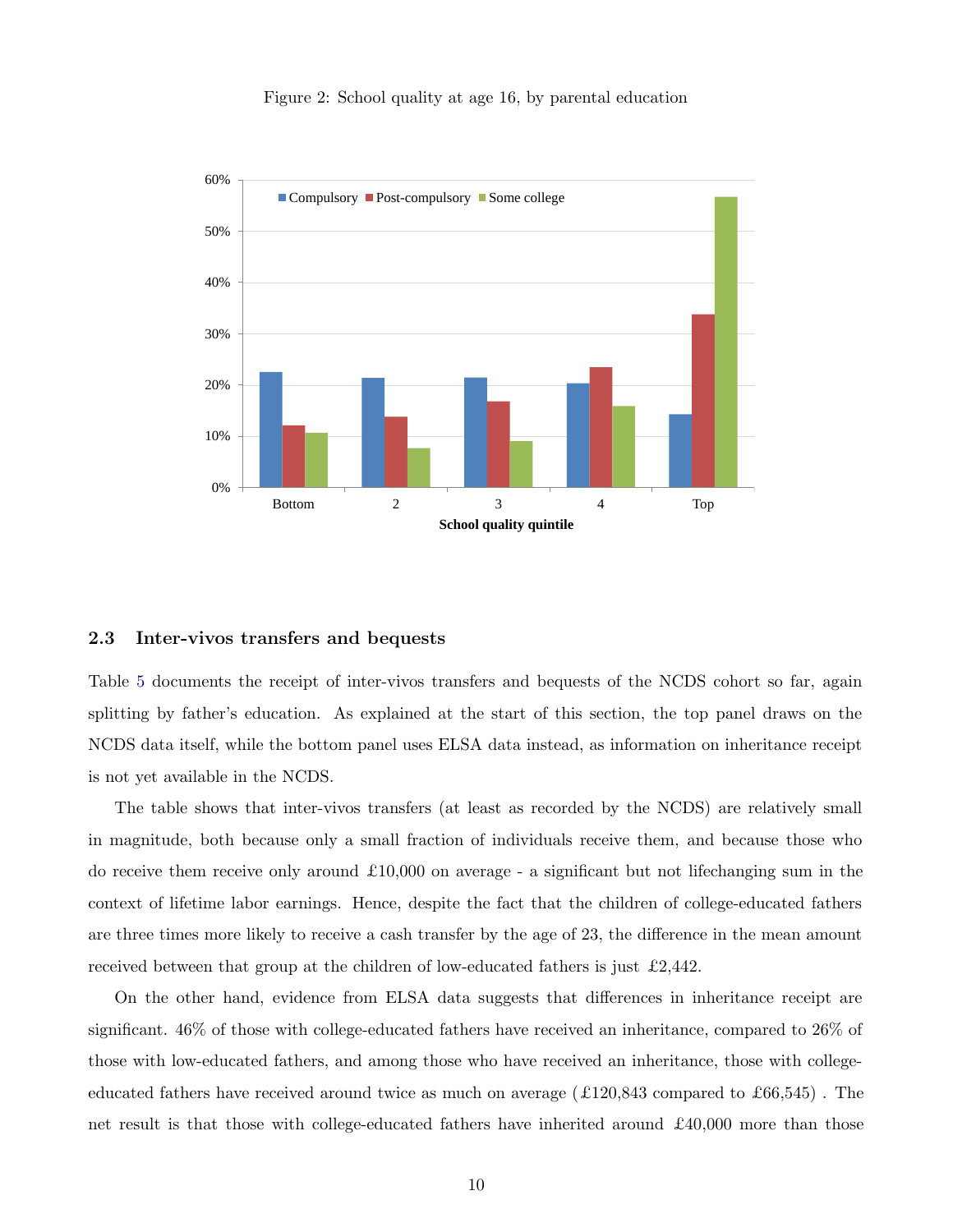|                    |                 | Inter-vivos transfers by age 23   |          |                         |
|--------------------|-----------------|-----------------------------------|----------|-------------------------|
|                    |                 | $\mathbf{f}$<br>Mean              | Received | (f)<br>Mean exc. zeros  |
|                    | Compulsory      | 709                               | $9\%$    | 8,217                   |
| Father's education | Post-compulsory | 1,518                             | 18%      | 8,487                   |
|                    | Some college    | 3,151                             | 28\%     | 11,450                  |
|                    |                 | Inheritances (1950s birth-cohort) |          |                         |
|                    |                 | Mean $(f)$                        | Received | f(x)<br>Mean exc. zeros |
|                    | Compulsory      | 17,180                            | $26\%$   | 66,545                  |
| Father's education | Post-compulsory | 43,901                            | 40\%     | 110,024                 |
|                    | Some college    | 55,669                            | 46%      | 120,843                 |

Table 5: Receipt of inter-vivos transfers and bequests by father's education

with low-educated fathers. This is likely to understate the true difference in mean lifetime inheritance receipt between these groups; some of those born in the 1950s will still have living parents, and differential mortality means it is in fact likely that this applies to a larger share of those with high-educated fathers.

# 2.4 Decomposing the difference in lifetime income by parental education

So far in this section we have shown that the children of high-educated parents have higher levels of ability and educational attainment and receive more in cash transfers from the parents. We now attempt to quantify the relative importance of these different channels of parental investments in explaining differences in lifetime income.

# 2.4.1 Methods

In this analysis, we focus on male members of the NCDS cohort, and define lifetime income as the sum of earnings between the ages of 25 and 50, plus any cash transfers and bequests from parents.

In order to calculate the difference in expected earnings for men with fathers of different education levels we estimate earnings equations of the following form for each education group Ed

$$
y_{it} = \beta_{Ed}^0 + \beta_{Ed}^1 age_{it} + \beta_{Ed}^2 age_{it}^2 + \delta_{Ed}^0 in AB_{i16} + \delta_{Ed}^1 in AB_{i16} * age_{it} + \delta_{Ed}^2 in AB_{i16} * age_{it}^2 + \nu_{it}
$$
 (1)

where  $y_{it}$  is earnings, age<sub>it</sub> is the age of the individual when observed in an interview wave and  $lnAB_{i16}$ is the log of measured ability at age 16. We then predict the expected earnings at birth of a man with a given level of paternal education, taking into account of differences across parental education groups in both ability at 16 and educational outcomes.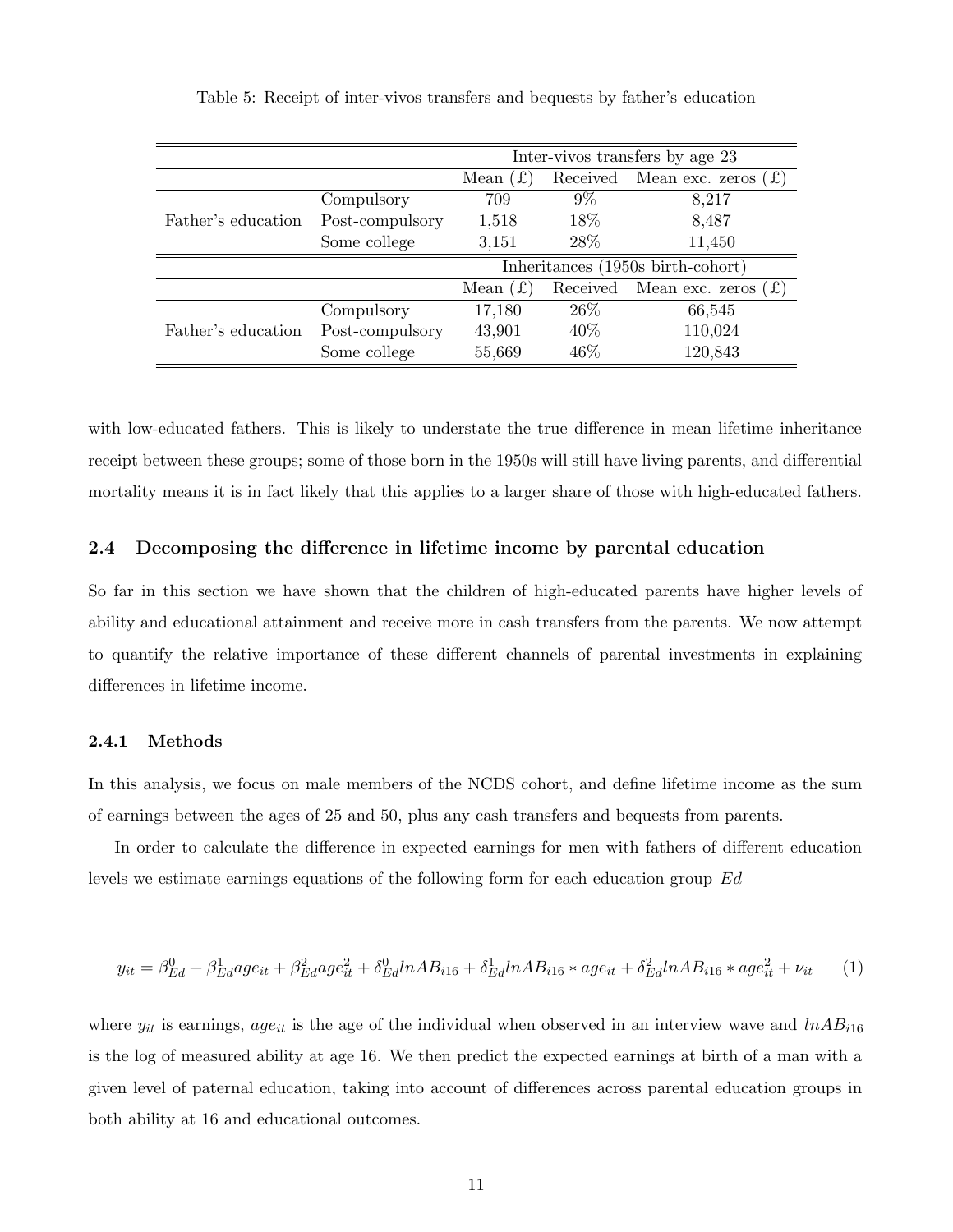Having calculated expected earnings for each parental education group given the actual distributions of ability and education within each group, we then do the same calculation for three counterfactual distributions of ability and education across each paternal education group:

- 1. We predict the distribution of age-16 ability and education for each paternal education group conditional on age-7 ability. Differences in expected earnings across groups in this scenario reveal how much of observed differences in earnings by paternal education can be explained by the differences in ability at age 7 shown in the first panel of Figure 1.
- 2. We predict the distribution of age-16 ability and education for each paternal education group conditional on age-11 ability. The difference between expected earnings in this scenario and the previous one captures the effects of the faster growth in ability between 7 and 11 for children of highereducated fathers.
- 3. We use the actual distribution of age-16 ability, but predict the education distribution for each group on the basis of age-16 ability, ignoring other factors. The difference between expected earnings in this scenario and the previous scenario captures the effects of the faster growth in ability between 11 and 16 for children of higher-educated fathers. The difference between expected earnings in this scenario and true expected earnings captures the effect on lifetime earnings of other drivers of educational outcomes besides ability (in our model, school quality).

#### 2.4.2 Results

Overall differences in expected lifetime income (as defined above) for men with different levels of paternal education are shown in the first row of Table 6. Those with mid-educated fathers have expected incomes more than  $£150,000$  higher than those with low-educated fathers, and the gap between those with loweducated and high-educated fathers is nearly £300,000. For reference, the lifetime income of those with low-educated fathers is a little over £700,000.

The rest of Table 6 decomposes these differences into distinct contributing factors.

- The first row of the decomposition shows differences in lifetime earnings in the first counterfactual scenario described above (age-16 ability and education predicted on the basis of age-7 ability). It shows that around 40% of the differences in lifetime income can be explained by differences in age-7 ability.
- The second row shows the difference between the first two counterfactual scenarios described above. It reveals £40,000 of each gap can be explained by faster growth in ability between 7 and 11 for the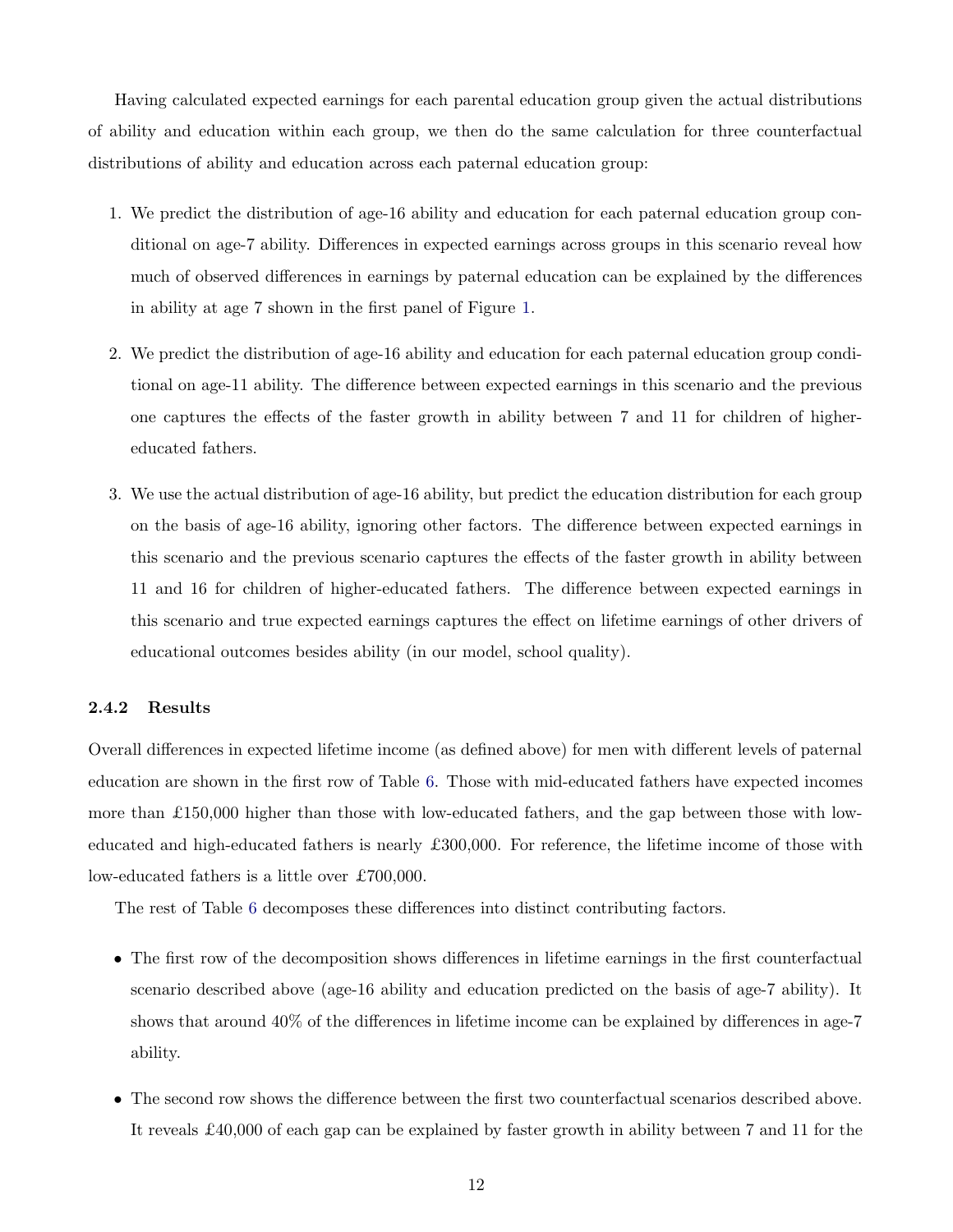children of higher-educated parents. This is about 25% of the overall gap between the children of low- and mid-educated fathers, and around 15% of the overall gap between the children of low- and high-educated fathers.

- The third row shows the difference between the second and third counterfactual scenarios. The different evolution of ability between 11 and 16 explains £11,000 (7%) of the difference in lifetime incomes between children of low- and mid-educated fathers and  $\pounds36,000$  (11%) of the difference between the chidren of low- and high-educated fathers.
- The fourth row shows the difference between the final counterfactual scenario and actual expected earnings for each group. It suggests that differences in educational attainment conditional on ability (explained by, for example, differences in school quality) explain more of the gap in income between the children of low- and high-educated fathers (20%) than they explain of the gap between the sons of low- and mid-educated fathers (10%).
- The final row of the Table simply documents differences in average inter-vivos transfers and bequests across paternal education groups. It shows that around 15% of the differences in lifetime income across these groups are attributable to differences in transfers and bequests, rather than differences in earnings.

To summarise, the decomposition analysis suggests that around 40% of the difference in lifetime income across paternal education groups is attributable to differences in ability at age 7, are explained by ability at age 7, around 45% by subsequent divergence in ability and different educational outcomes, and around 15% by inter-vivos transfers and bequests received so far. Thus, while inter-vivos transfers are important, most of the lifetime differences in lifetime income between children of low versus high education fathers are realized by age 16.

# 3 Reduced-form evidence on the returns to parental investments

# 3.1 The effect of time investments on ability

In the previous section of the paper, we documented that the ability of children of higher-educated parents rises faster through childhood than the ability of other children, and that their parents spent more time reading to them and were more interested in their educational progress. We now look more formally at the relationship between the those two facts using a simple regression framework.

To create a unidimensional measure of the time investments of parents in children (something that is required for the model outlined in Section 4 to be tractable) we extract a principal component factor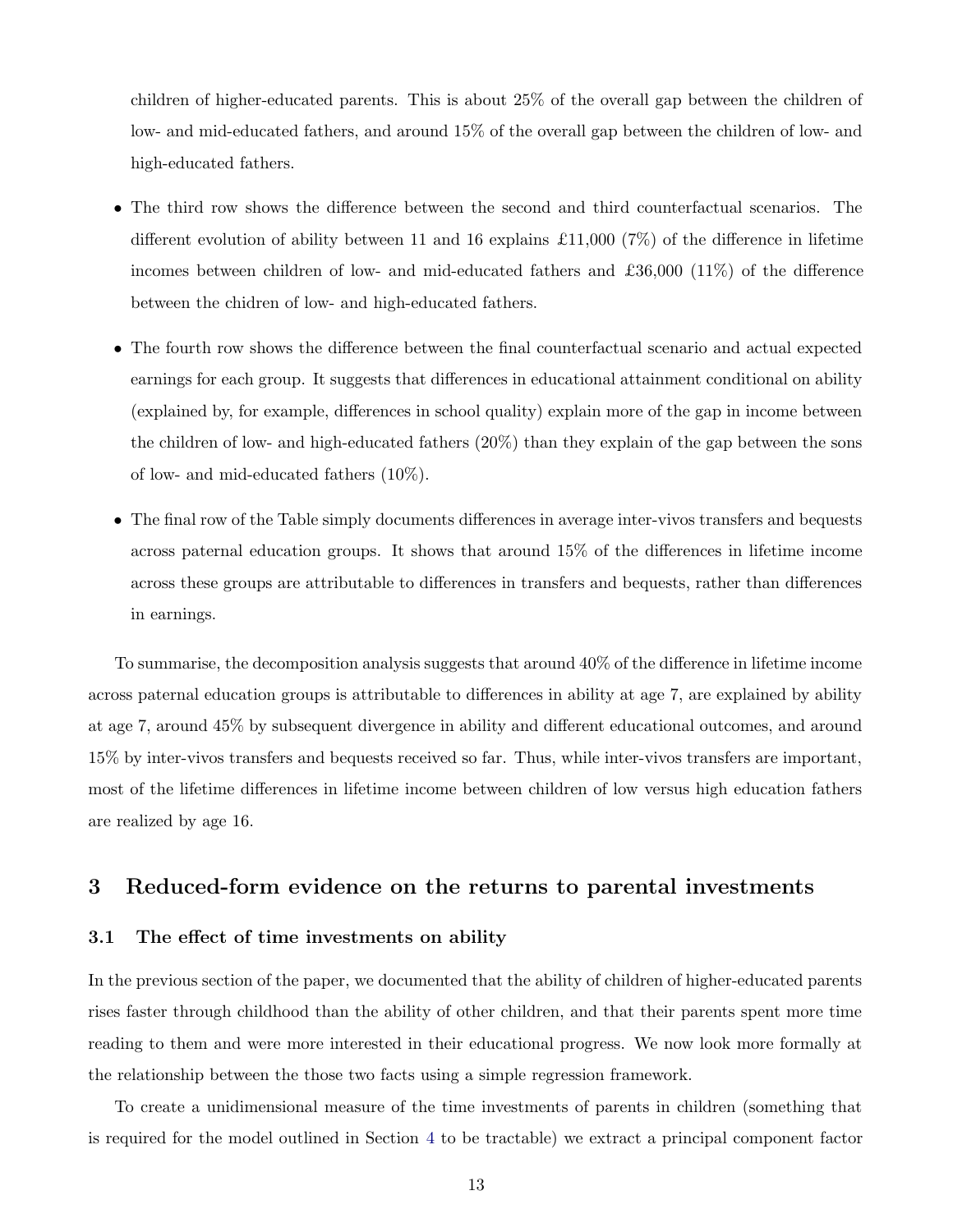|                                         | Father's education   |              |  |
|-----------------------------------------|----------------------|--------------|--|
|                                         | Some post-compulsory | Some college |  |
| Total difference                        | £159,000             | £291,000     |  |
|                                         |                      |              |  |
| Explained by age-7 ability              | £65,000              | £115,000     |  |
| Explained by evolution of ability 7-11  | £42,000              | £44,000      |  |
| Explained by evolution of ability 11-16 | £11,000              | £36,000      |  |
| Explained by school quality differences | £17,000              | £59,000      |  |
| Inter-vivos transfers and bequests      | £24,000              | £37,000      |  |

Table 6: Decomposition of differences in lifetime income by father's education

Memo: Lifetime income for those with low-educated fathers: £736,000

Notes: Differences relative to those with low-educated fathers (compulsory education only). Figures calculated for men.

from our proxies for parental time investments. <sup>5</sup> For each age  $t = 7, 11$  and  $t + 1 = 11, 16$  we then run the regression:

$$
AB_{i,t+1} = \omega + \alpha AB_{i,t} + \beta TI_{i,t} + \delta X_{it} + u_{it}^{AB}
$$
\n(2)

where AB is normalised ability, TI is our (normalised) measure of time investments  $(TI = TI<sup>m</sup> + TI<sup>f</sup>)$ and X is a vector of background characteristics including parental education.

The results are presented in Table 7. It show that time investments have a significant effect on changes in ability over time, even after conditioning on background characteristics. A one-standard deviation increase in time investments at age 7 raises age-11 ability by 0.14 of a standard deviation, and a one-standard deviation increase in time investments at age 11 raises age-16 ability by 0.09 of a standard deviation.

<sup>5</sup>At the age of 7, those proxies are frequency of reading with the child and interest in education. At the age of 11, the proxies are interest in education and the number of educational activities (such as going to the library) the parents frequently engage in with the child.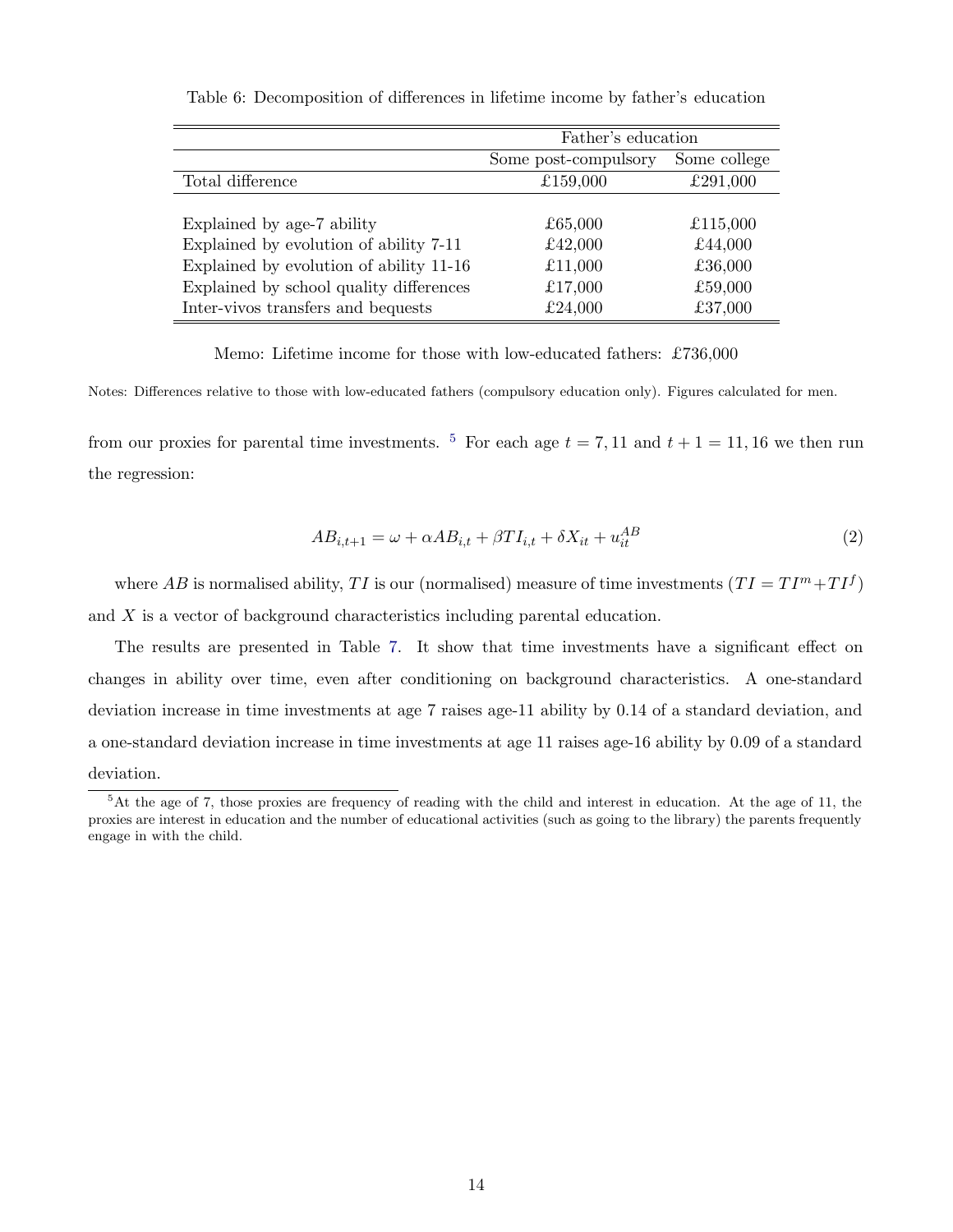|                             | Normalised age-11 ability | Normalised age-16 ability |
|-----------------------------|---------------------------|---------------------------|
| Normalised time investments | 0.138                     | 0.0944                    |
|                             | (0.008)                   | (0.007)                   |
| Normalised age-7 ability    | 0.589                     |                           |
|                             | (0.008)                   |                           |
| Normalised age-11 ability   |                           | 0.766                     |
|                             |                           | (0.007)                   |
| N                           | 9609                      | 7196                      |

Table 7: Effect of time investments on the evolution of ability

Standard errors in parentheses

Regression includes controls for parental education and family background

### 3.2 The effect of educational investments on educational outcomes

In Section 2 we showed that as well as having higher ability levels, the children of high-educated parents also attend schools of higher quality. However, we did not attempt there to disentangle the role of those two factors in driving the observed intergenerational correlation in educational attainment. Here we take a small first step in that direction, by simply testing whether our measure of school quality (described in Section 2) are predictive of educational outcomes after controlling for measured ability. We treat education as a two-stage process: an individual either graduates from high school or not, and then either acquires some college education or not. For each of these outcome variables  $y$  we estimate the following linear probability model:

$$
y_i = \alpha + \beta S Q_i + \gamma A B_{16,i} + u_i^{Ed} \tag{3}
$$

where  $SQ$  is a vector of dummies corresponding to quintiles of school quality (as shown in Figure 2) and  $\beta$  is the corresponding coefficient vector.

The results are shown in Table 8. In short, they suggest that our measure of school quality does have a role in driving educational outcomes over and above ability, but that impact is relatively small. Compared to attending a school in the bottom 20% of the school quality distribution, attending a school in the top 20% of the quality distribution raises the probability of college education by around 7 percentage points on average, compared to a 22 percentage point increase from each standard deviation of normalised age-16 ability.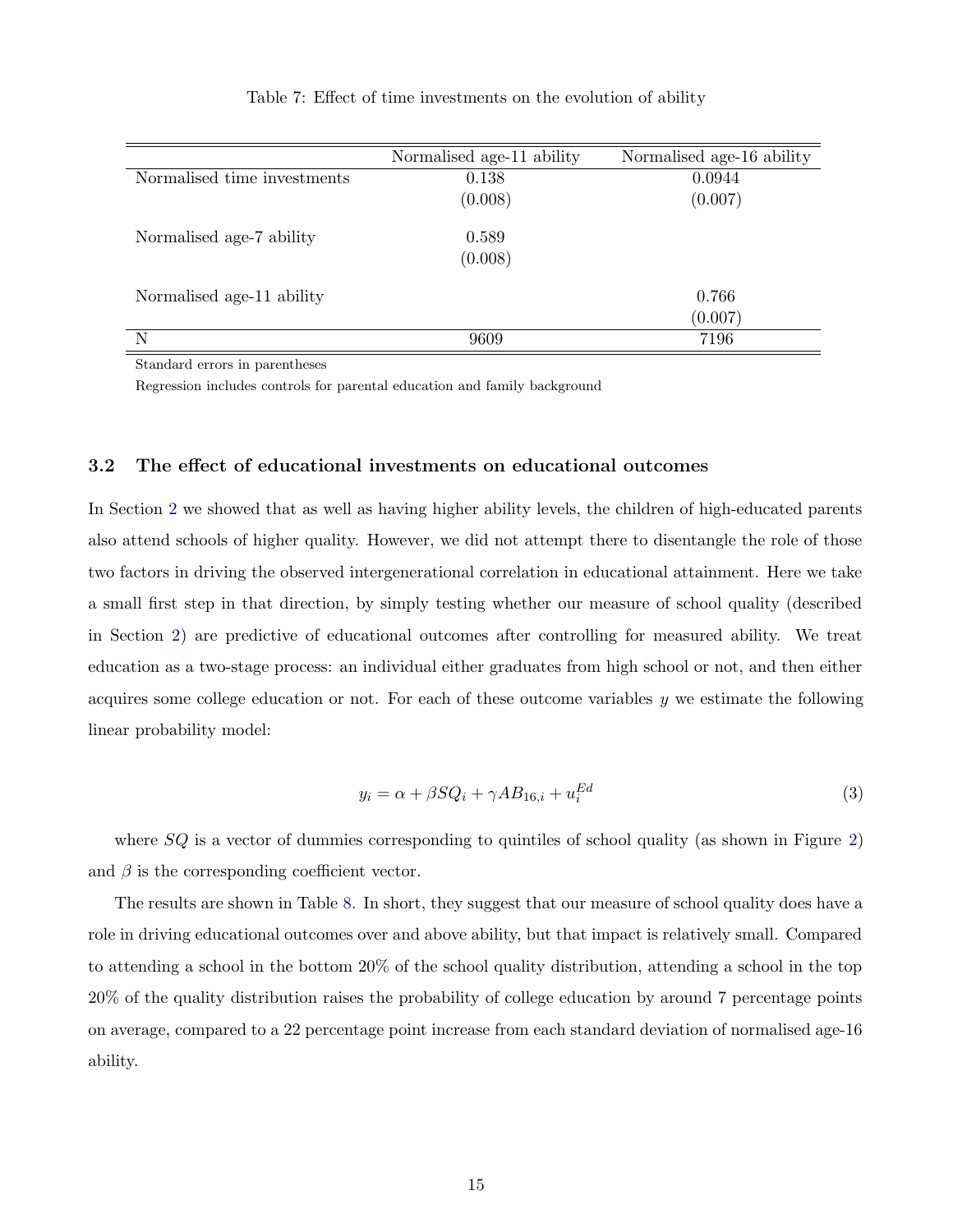|                              | Complete HS | Attend college |
|------------------------------|-------------|----------------|
| Normalised age-16 ability    | 0.226       | 0.224          |
|                              | (0.005)     | (0.007)        |
| School quality quintile $=2$ | 0.022       | 0.003          |
|                              | (0.013)     | (0.019)        |
| School quality quintile= $3$ | 0.028       | 0.005          |
|                              | (0.013)     | (0.019)        |
| School quality quintile $=4$ | 0.046       | 0.040          |
|                              | (0.013)     | (0.018)        |
| School quality quintile= $5$ | 0.018       | 0.070          |
|                              | (0.014)     | (0.019)        |
| Constant                     | 0.731       | 0.252          |
|                              | (0.009)     | (0.014)        |
| N                            | 7803        | 6070           |

#### Table 8: Effect of ability and school quality on education

Standard errors in parentheses

Results from linear probability model. Excluded category is bottom quintile of school quality. HS dropouts not included in college regression.

# 4 Model

This section gives an outline of a dynamic model of consumption and labor supply in which parents can make different types of transfers to their children. The model can be used to a) evaluate how particular intergenerational transfers affect household behavior, b) compare the relative insurance value of these types of transfers and c) simulate household behavior and welfare under counterfactual policies (for example, under reforms to estate taxation).

Before detailing the model we provide a short summary of its key features. An individual's lifecycle is split into four phases: i) the 'child phase', up to the age of 16, during which decisions are taken on their behalf by their parents, ii) the 'growing-up phase', between the ages of 16 and 23, when individuals' educational outcomes are realised and they form couples, iii) the 'early adult phase', from the age of 23 to 46 when couples make decisions as a collective unit and have a dependent child, and iv) the 'late adult' phase, from the age of 46, after their child has grown up, when couples are subject to stochastic mortality risk.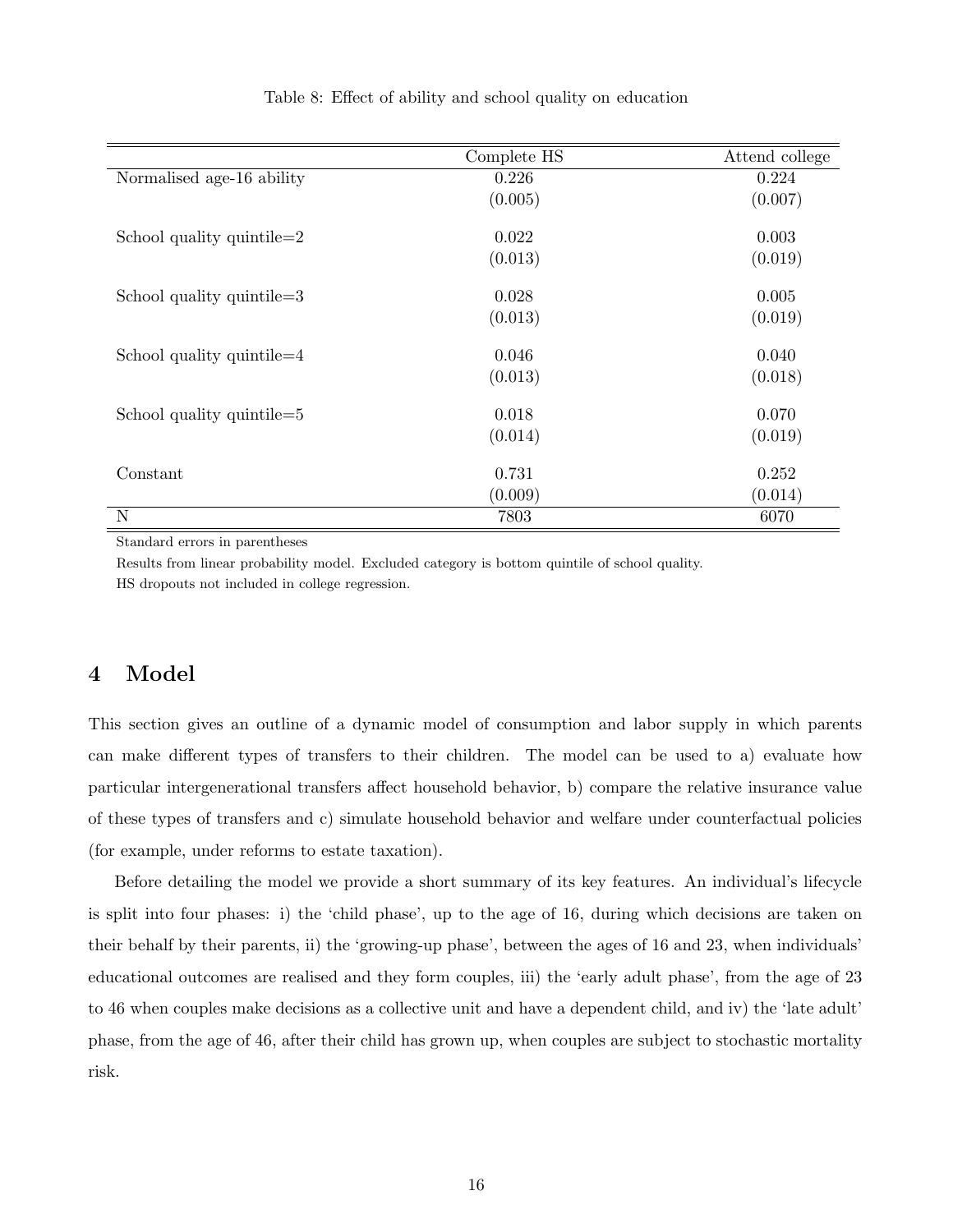### 4.1 Timing and Notation

In outlining the model we describe below a lifecycle decision problem of a couple belonging to single generation. All generations are, of course, linked – each member of the couple whose decision problem we specify has parents, and they, in turn, will have children. We will refer to the generation whose problem we outline as generation 1, their parents as generation 0, and their children as generation 2. In the exposition below, model periods are indexed by the age of the members of the couples in generation 1. <sup>6</sup>

# 4.2 Utility

Utility of each member of the couple  $g \in \{m, f\}$  (male and female respectively) depends on their consumption and leisure:

$$
u_g(c, l) = \frac{(c^{\nu_g}l^{(1-\nu_g)})^{1-\gamma}}{1-\gamma}
$$

We assume full consumption sharing between spouses:

$$
c^m = c^f = 0.5c
$$

where  $c$  is household consumption. Household preferences are given by the sum of male and female utility.

$$
u(c, l^m, l^f) = u_m(c^m, l^m) + u_f(c^f, l^f)
$$

# 4.3 Decision and constraints in each phase of life

#### 4.3.1 Child phase

Decisions During this phase, generation 1 are children and are not making any decisions on their own behalf. Parents (generation 0), who are in the 'early adult' phase of life. We describe here the decision problem of those parents. They make up to four choices each period. These are (with the time periods in which those decisions are taken given in parentheses):

- 1. Household consumption  $c^0$  (each period)
- 2. Hours of work for each parent  $h^{m,0}$ ,  $h^{f,0}$  where m and f index hours of work by the male and female respectively (each period)
- 3. Time investments in children  $TI^0$  (at ages up to age 11)
- 4. Money investments in children's education  $MI^0$  (only at age 11)

<sup>&</sup>lt;sup>6</sup>That is, subscripts are an index of calendar time, not of age. For example,  $V_{50}^1()$  is the value function of generation 1 at the age of 50, but  $V_{50}^2()$  is the value function of generation 2 in the year that generation 2 was 50 years old.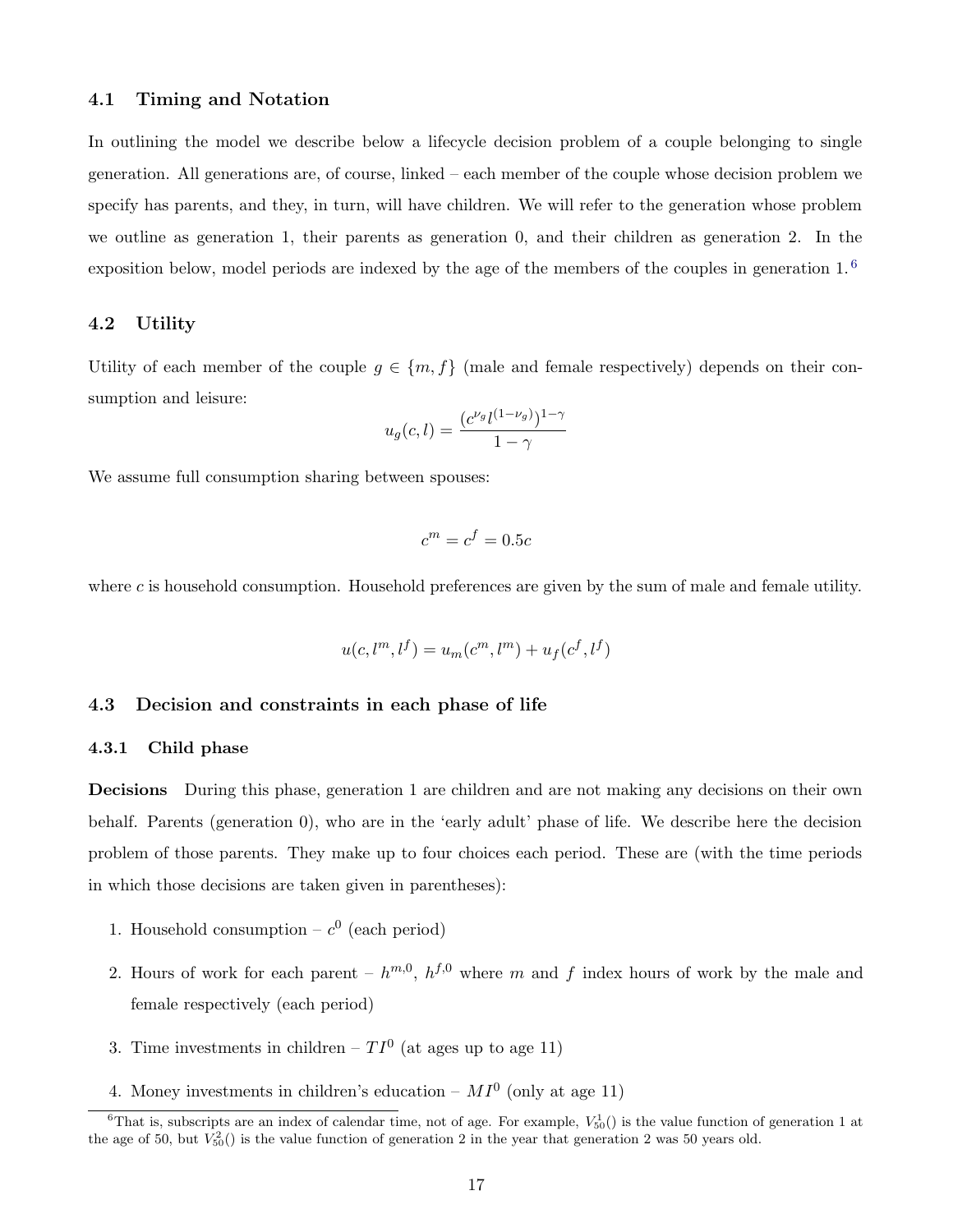Constraints Parents face two types of constraints. The first is an intertemporal budget constraint at the household level

$$
a_{t+1}^0 = (1+r)(a_t^0 + HI_t^0 - c_t^0 - MI_t^0 - g_t^0)
$$
\n<sup>(4)</sup>

where  $a^0$  is parental wealth,  $HI^0$  is household income and the other variables have been defined above. The second constraint is a per-parent  $(g \in \{m, g\})$  intratemporal time budget constraint:

$$
T = l_t^{g,0} + T I_t^{g,0} + h_t^{g,0}
$$
\n<sup>(5)</sup>

where T is a time endowment,  $l<sup>g</sup>$  is leisure time and the other variables have been defined above.

**Earnings and Household income** Household income is given by  $HI = \tau(e^{m,0}, e^{f,0})$ , where  $\tau(.)$  is a function which returns net-of-tax income and  $y^{m,0}$  and  $y^{f,0}$  are male and female earnings respectively. Earnings are equal to hours multiplied by the wage rate, e.g.:  $y^f = h_t^f w_t^f$ . That wage rate evolves according to a process that has a deterministic component which varies with age and a stochastic  $(AR(1))$ component.

$$
\ln w_{it} = \delta_0 + \delta_1 t + \delta_2 t^2 + \delta_3 AB_i + v_{it}
$$
  

$$
v_{it} = \rho v_{it-1} + \eta_{it}
$$
  

$$
\eta \sim N(0, \sigma^2)
$$

While the associated subscripts are suppressed here, each of  $\{\delta_0, \delta_1, \delta_2, \delta_3, \rho, \sigma^2\}$  varies by gender  $(g)$  and education (Ed). Education takes one of three distinct values: High School drop out, High School graduate and Some College.

Child ability production function Parents make time investments in their children in order to produce child ability. A child's ability at birth is given by:

$$
AB_0^1 = f_0(Ed^{m,0}, Ed^{f,0}, u_0^{AB_0})
$$
\n<sup>(6)</sup>

where  $Ed^{m,0}$ ,  $Ed^{f,0}$  represent the education levels of the child's parents and  $u_0^{AB_0}$  is a stochastic variable that generates heterogenity in initial ability, conditional on parental education. Between birth and age 16,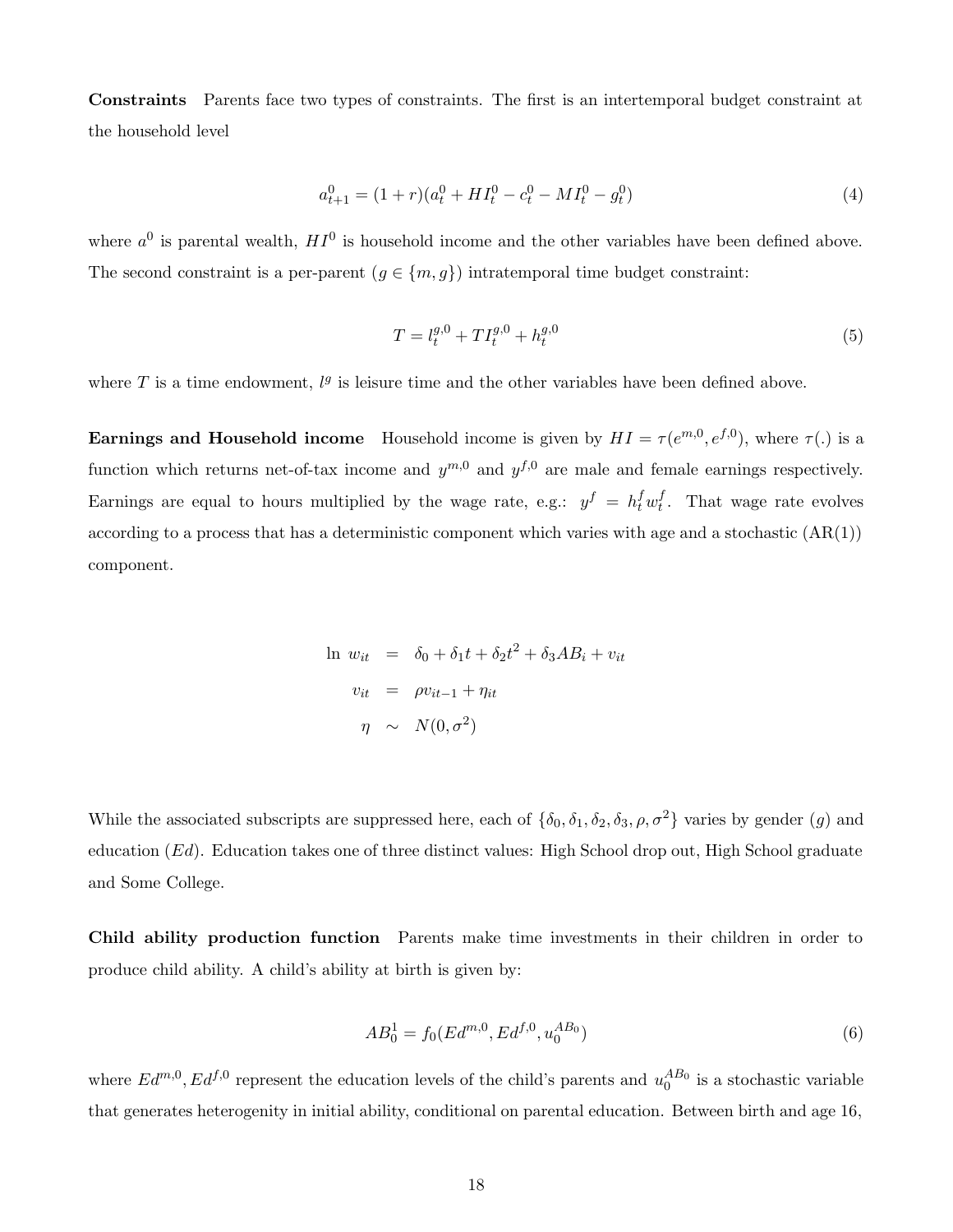child ability updates each period. The accumulation equation depends on ability in the previous period, parental education, time investments by both parents and a stochastic innovation.

$$
AB_{t+1}^1 = f(AB_t, Ed^{m,0}, Ed^{f,0}, TI_t^f, TI_t^f, u_{t+1}^{AB})
$$

Ability evolves until the age of 16, after which it is an absorbing state.

School quality production function School quality will be an input into the child's educational attainment which will be realised during the 'growing-up' phase of life. A child's school quality  $(SQ<sup>1</sup>)$  is determined at the age of 16. It depends on their ability at the age of 11, their parents' education, money investments their parents' choose to make and a stochastic component  $(u^{SQ})$ .

$$
SQ^1 = h(AB_{11}^1, Ed^{m,0}, Ed^{f,0}, MI_{11}^0, u^{SQ})
$$
\n<sup>(7)</sup>

#### 4.3.2 Growing-up phase

Children 'grow up' between the ages of  $16 -$  the last modeled child period – and  $23 -$  the first modeled adult period.<sup>7</sup> During this phase, the parents remain the decision-maker, and their choice variables are:

- 1. Household consumption
- 2. Hours of work for each parent
- 3. A cash gift  $(q^0)$  to their children. This gift represents inter-vivos transfers and inheritances.

Additionally, in this phase, after those decisions are made, two distinct changes occur to the child:

1. Their education is realised. It depends on a child's ability, their school quality and a stochastic variable  $(u^{Ed}$ ).

$$
Ed^1 = g(AB_{16}^1, SQ^1, u^{Ed^1})
$$

2. Couples are formed on the basis of a matching function which depends on education. Each new couple gives birth to a child of their own.

<sup>&</sup>lt;sup>7</sup>This represents only one modelled period - we model decisions as taking place at the ages  $(t)$  of 7, 11, 16, 23, 33, 42, 50, 55, 60 (and at five-yearly intervals after the age of 60). These ages are chosen to align with the ages at which the respondents to the survey which is our primary data source are sampled. The model periods should be thought of as representing the ages up to and including that period (that is period 7 represent decisions taken between birth and 7, period 11 accounts for decisions taken between the ages of 8 and 11 etc.).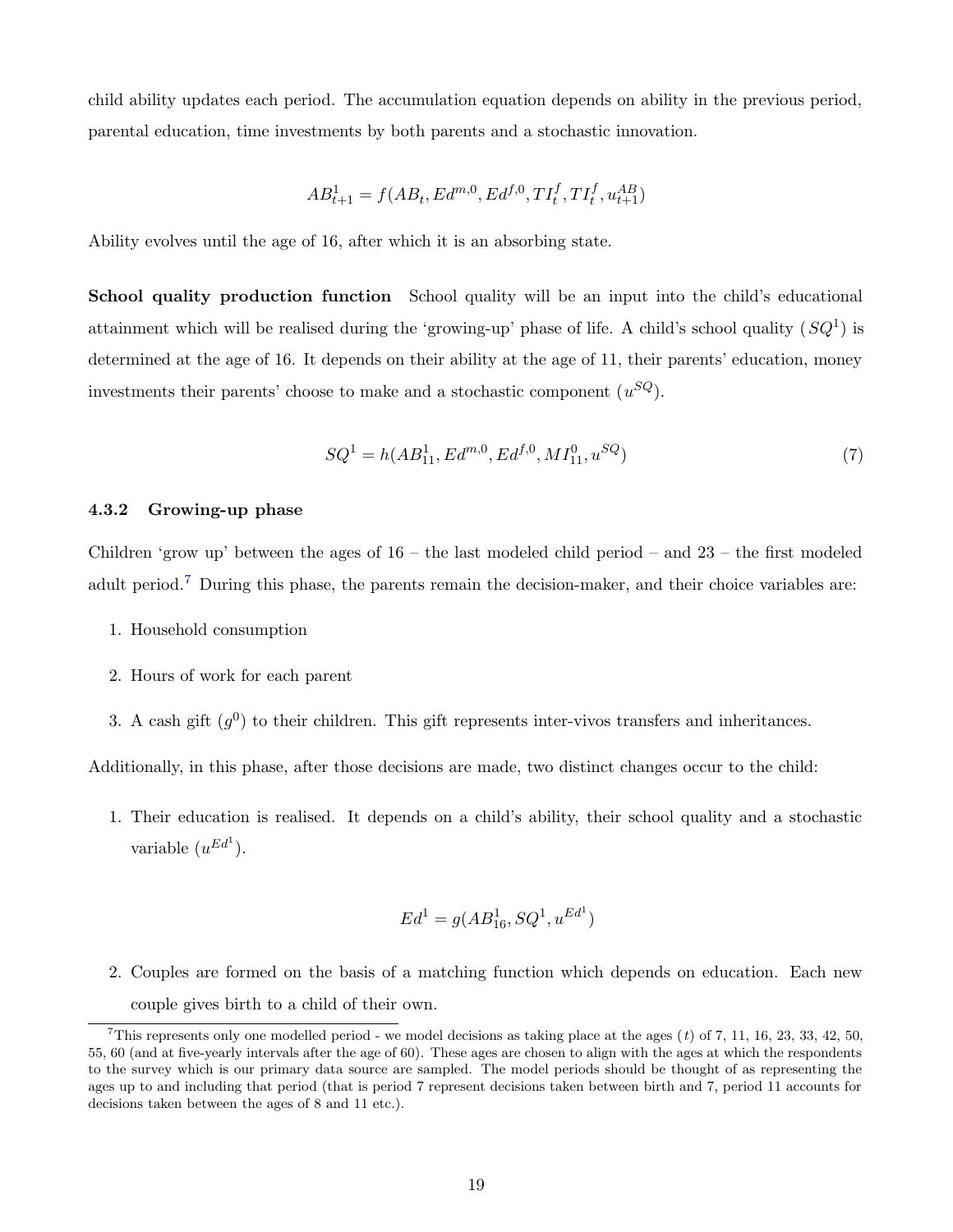From the age of 23, generation 1 (now in couples) start to make their own decisions: over household labor supply, consumption, and investments (time and money) in their children (generation 2). Their decision problem in this phase has already been outlined – in Sections 4.3.1 and 4.3.2 – which describe the decisions of the parents of generation 1 when the latter were in, respectively, the child phase and growing-up phase.

# 4.3.4 Late Adult phase

At the age of 46, the children of generation 1 (i.e., the members of generation 2) enter their own early adult phase and the generation 1 couple enters a 'late adult phase', during which they make labor supply and consumption/saving decisions only. There is stochastic mortality (where assume that both members of the couple die in the same period).

# 4.4 Discounting and intergenerational altruism

In discounting their future utility each generation applies a geometric discount factor  $(\beta)$ . Each generation is altruistic regarding the utility of their offspring (and indeed future generations). In addition to the time discounting of their children's future utility, they additionally discount it with an intergenerational altruism parameter  $(\lambda)$ .

#### 4.5 State Variables

The vector of state variables  $(X^{1,e})$  during the early adult phase of life contains (for generation 1):

- 1. Age  $(t)$
- 2. Assets  $(A^1)$
- 3. Wage rates  $(w^{m,1}, w^{f,1})$
- 4. Eduction levels  $(Ed^{m,1}, Ed^{f,1})$
- 5. Own abilities  $(AB^{m,1}, AB^{f,1})$
- 6. Child's ability  $(AB^2)$

The vector state variables  $({\bf X}^{1,l})$  during the late adult phase of life are the same as those for the early adult phase except that the (now-grown-up child's ability is no longer a state variable):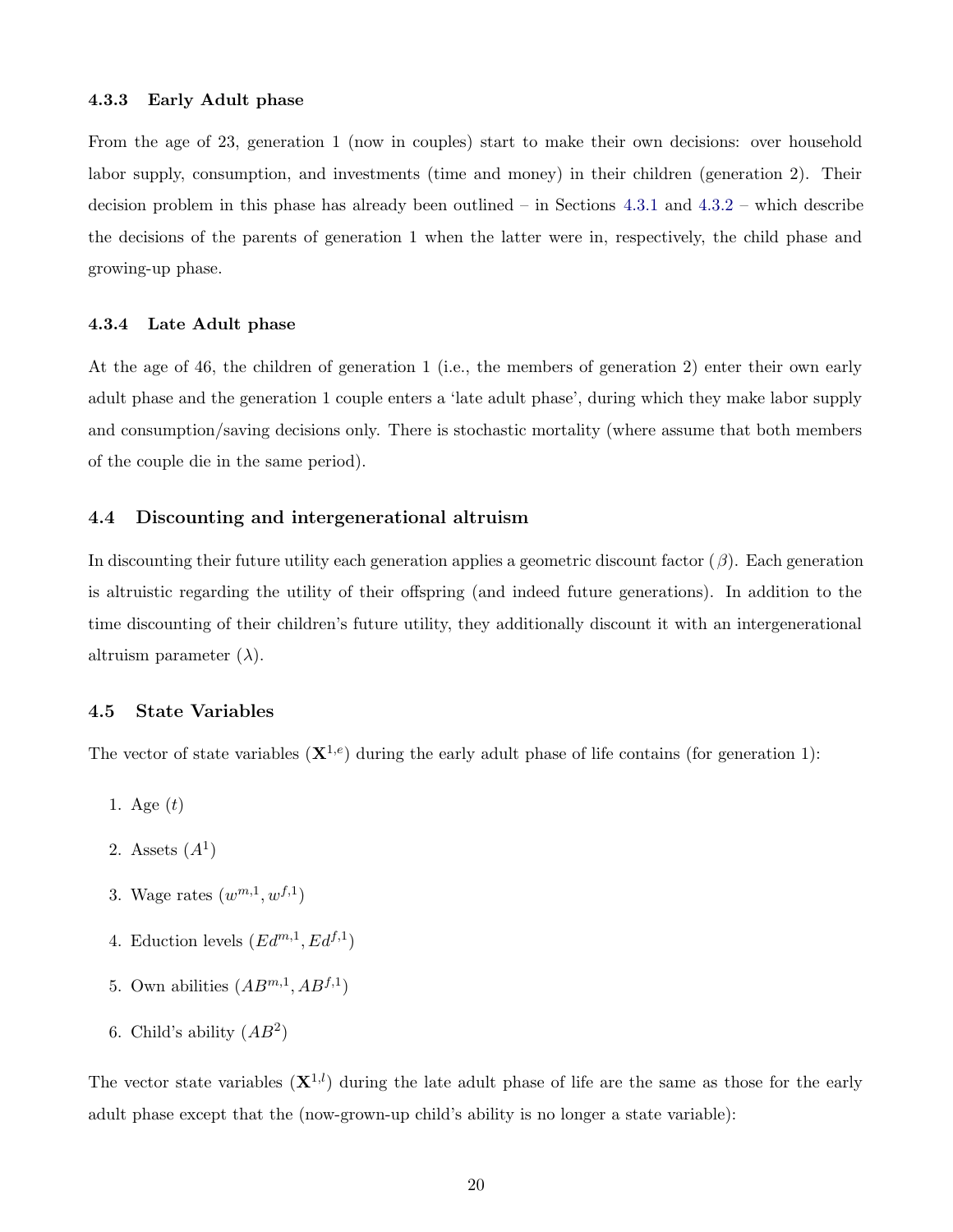1. Age  $(t)$ 

- 2. Assets  $(A^1)$
- 3. Wage rates  $(w^{m,1}, w^{f,1})$
- 4. Eduction levels  $(Ed^{m,1}, Ed^{f,1})$
- 5. Own abilities  $(AB^{m,1}, AB^{f,1})$

# 4.6 Value Functions and Formal Expression of Decision Problem

In this section we formally outline the value functions and give a formal expression of the decision problem. Expressing the problem for generation 1, we first give the late adult phase (when generation 2 have grown up), second we give the value function for the last period of early adulthood (when generation two are in the growing up phase) and finally give the value function for the rest of early adulthood (when generation two are children).

# 4.6.1 Late adult

In the 'late adult' phase of life, households make choices over labor supply and consumption, and there is uncertainty over mortality and the innovation to each spouse's wage equation. The joint distribution of these stochastic variables  $(\mathbf{q}^l \equiv {\{\eta^m,\eta^f\}}$  is given by  $F_l(\mathbf{q}^l)$ . The decision problem in the 'late adult' phase of life can be expressed as:

$$
V_t^{1,l}(\mathbf{X}_t^{1,l}) = \max_{c_t^1, h^{m,1}, h^{f,1}} \left( u(c_t, l_t^m, l_t^f) + \beta s_{t+1} \int V_{t+1}^{1,l}(\mathbf{X}_{t+1}^{1,l}) dF_l(\mathbf{q}^l) \right)
$$
\ns.t. the intertemporal budget constraint in equation (4)

\nand the time budget constraint in equation (5)

where  $s_{t+1}$  is the probability of surviving to period  $t + 1$ , conditional on having survived to period t.

# 4.6.2 Last period in early adult phase

The decision problem of generation 1 in the last period of the early adult phase of life (the period that their children are in the 'growing-up' phase of life) is: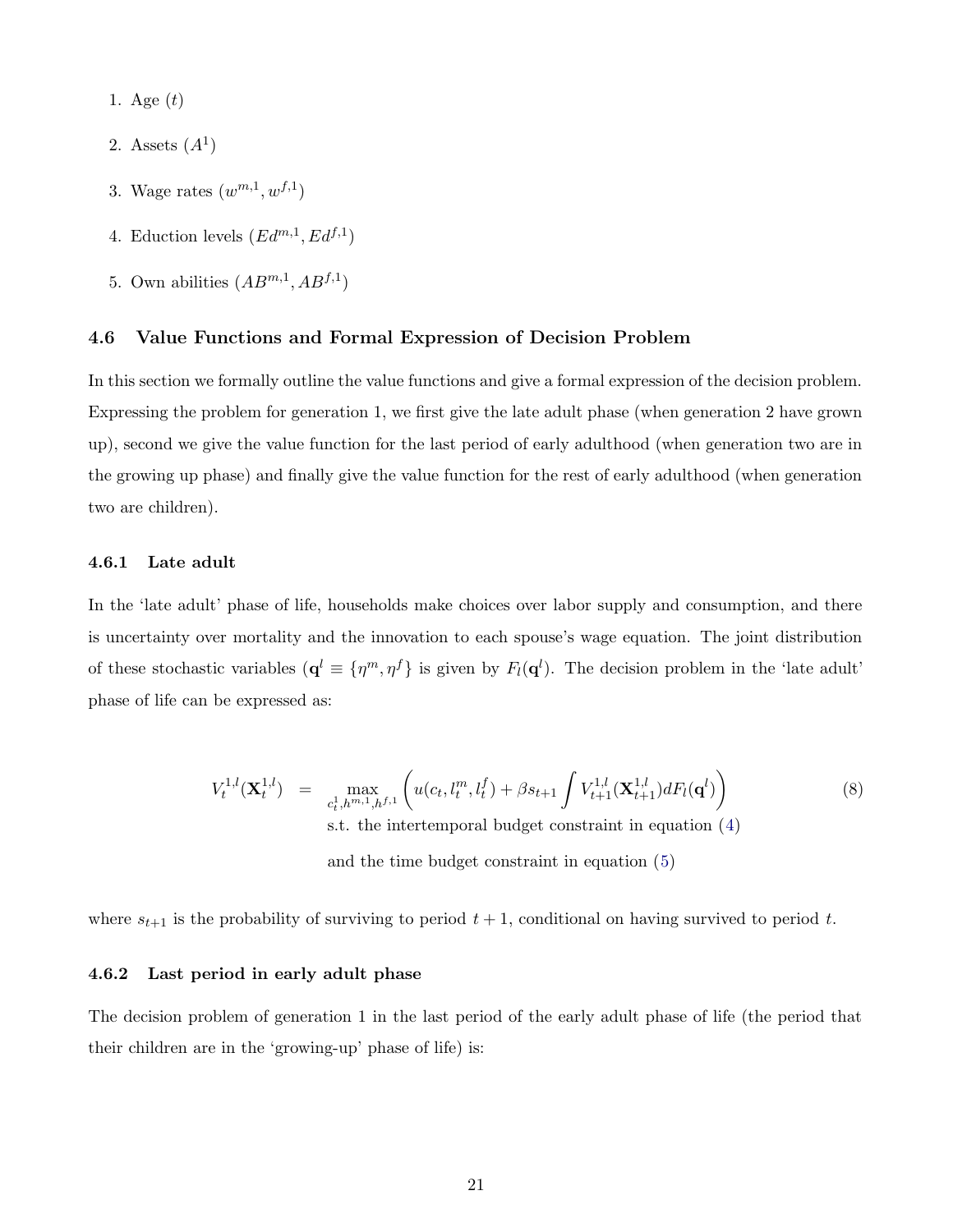$$
V_t^{1,e}(\mathbf{X}_t^{1,e}) = \max_{c_t^1, h^{m,1}, h^{f,1}, g^1} \left( u(c_t, l_t^m, l_t^f) + \beta \int V_{t+1}^{1,l}(\mathbf{X}_{t+1}^{1,l}) dF(\mathbf{q}) + \beta \lambda \int V_{t+1}^{2,e}(\mathbf{X}_{t+1}^{2,e}) dG(\mathbf{Q}) \right)
$$
\n
$$
(9)
$$

s.t. the intertemporal budget constraint in equation (4) and the time budget constraint in equation (5)

Note that there are two continuation value functions here. The first is the future expected utility of that the decision-making couple will enjoy in the next period (when they will enter late-adulthood). The value function (given in equation 8) must be integrated with respect to next period's wage draws, which are stochastic, and discounted by  $\beta$ , the time discount factor. The second continuation value function is the expected value of the couple to which the child of the generation 1 decision-maker will belong to. The (altruistic) parents take this into account in making their decisions. This continuation utility is discounted by both the time discount factor and the altruism parameter  $(\lambda)$ . This value function is the early adult value function for generation 2 (the early adult value function will be given below). <sup>8</sup> This must be integrated over those attributes of the couples' children which will be realised during the 'growing-up' phrase (their education and initial wage draw) and the attributes of their future spouse – his/her ability, education level, assets, and initial wage draw. The stochastic variables are collected in a vector Q, and their joint distribution is given by  $G(.)$ .

## 4.6.3 Other periods in early adult phase)

In the early years of being an adult, households face make choices over consumption, labor supply, and investments of time and money in their children. They face uncertainty over the innovation to their wage equation, and over the stochastic innovations to the child ability production function and the school quality production function. The joint distribution of these stochastic variables ( $\mathbf{q}^e \equiv {\{\eta^m, \eta^f, u^{AB}, u^{SQ}\}}$ is given by  $F_e(\mathbf{q}^e)$ . The decision problem for each period in this phase – which starts as the new couple becoming the decision-maker (at age 23) and which ends in the penultimate period in the early adult phase is given below.

<sup>&</sup>lt;sup>8</sup>Recall that the timing convention that we index all value functions in this exposition by the age of generation 1. That is,  $V_{t+1}^{2,e}$  is the value function for generation 2 when generation 1 is aged  $t + 1$ .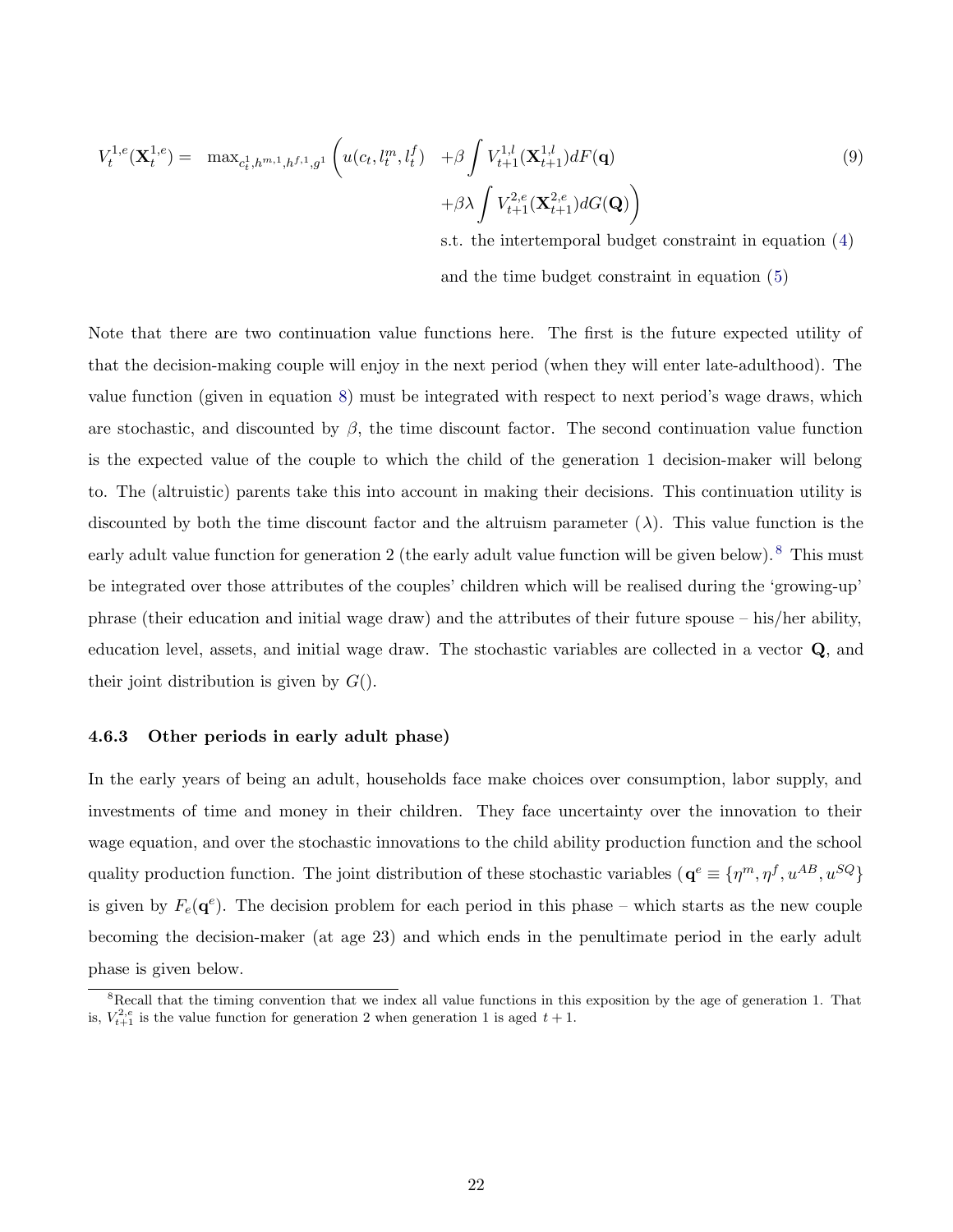$$
V_t^{1,e}(\mathbf{X}_t^{1,e}) = \max_{c_t^1, h^{m,1}, h^{f,1}, T^{f,1}, MI^1} \left( u(c_t, l_t^m, l_t^f) + \beta \int V_{t+1}^{1,e}(\mathbf{X}_{t+1}^{1,e}) dF_e(\mathbf{q}^e) \right)
$$
(10)

s.t. the intertemporal budget constraint in equation (4)

and the time budget constraint in equation (5)

# 5 Conclusions and policy implications

Understanding intergenerational links, and in particular the role of parental investments, is crucial for policymakers seeking to design redistributive tax and transfer policies that mitigate inequalities and improve social mobility. In this paper we have documented substantial differences between children from different backgrounds in the evolution of cognitive ability through childhood, school quality and educational outcomes, and cash transfers received from their parents. A quantification of the implications of this differences for lifetime incomes suggests that around 40% of the gap between the sons of low- and high-educated fathers can be attributed to ability differences at the age of 7, a further  $45\%$  to subsequent differences in ability and educational attainment, and the final 15% to differences in the amount of intervivos transfers and bequests received. We provide evidence that at least some of the differences in ability and education are attributable to parental time investments in children and investments in school quality respectively. Finally, we outline a model that captures all three investment channels and will allow analysis of counterfactual polices that incorporates household's responses.

All this has a number of implications for economic policy. At the most general level, the paper shows that policymakers interested in tackling the intergenerational transmission of inequalities need to consider policies designed to counter the inequality-increasing effects of each of the three forms of parental investment, since each proves to be quantitatively important in driving inequalities in income. Moreover, policymakers should bear in mind the substitutability of these different forms of investment - any attempt to shut down one channel of parental investments is likely to provoke a shift towards investment in other forms. In fact, the elasticity of substitution between these different forms of investment is a key determinant of the optimal policy response.

The findings of this paper also have a number of more specific implications for tax and transfer policies. First, redistributive transfer programs are often explicitly justified as providing insurance against certain kinds of shocks, such as health or unemployment shocks. The findings of this paper suggest that a possible justification for means-tested programs that seem to have less of an insurance role (such as EITC) is that they provide insurance against parental characteristics, which are an uninsurable risk from the perspective of the child. Second, the role of earnings replacement in old-age pensions should be considered in light of